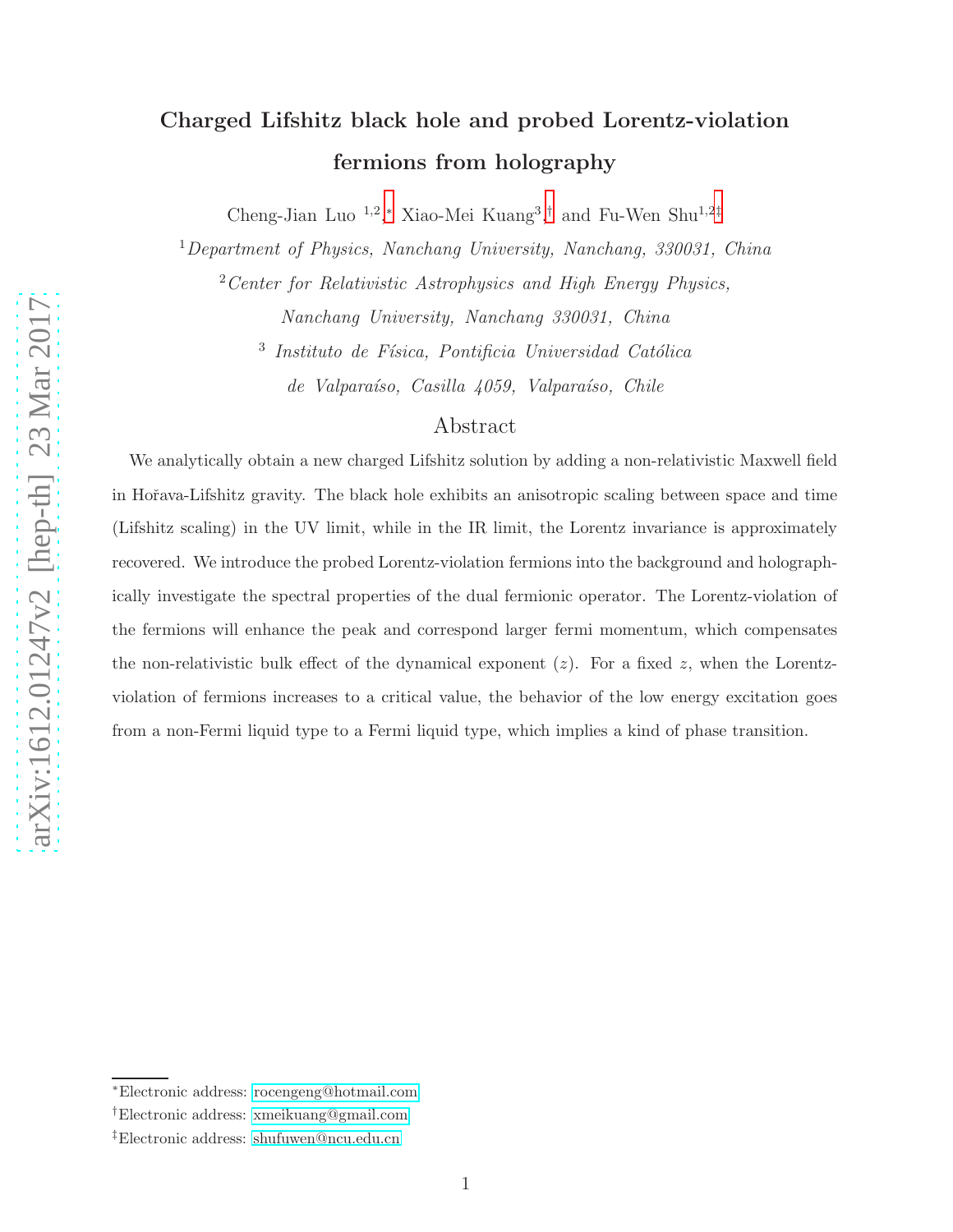#### I. INTRODUCTION

The Anti-de Sitter/Conformal Field Theory (AdS/CFT) correspondence[\[1](#page-14-0)[–4](#page-15-0)] opens a new avenue to disclose many different strongly interacting systems. The correspondence makes a connection between gravitational theories on AdS spacetime and a quantum field theory( $\text{QFT}$ ) that lives on the conformal boundary of the AdS spacetime. Due to its remarkable feature connecting a strong coupling QFT with a weak coupling gravitational theory, this useful tool has been attracting considerable interest in studying strongly coupled physics, especially, the possible applications to condensed matter physics(see [\[5](#page-15-1)[–8\]](#page-15-2) for reviews).

The AdS/CFT duality is first generated in [\[9\]](#page-15-3) to study a boundary theories with dynamical critical exponents which show the dynamical scaling

<span id="page-1-0"></span>
$$
t \to \lambda^z t, \ x \to \lambda x \quad \text{with} \quad z \neq 1 \tag{1}
$$

instead of the scale invariance with  $z = 1$ . It is pointed out that the background, which is holographically applied to study the nonrelativistic QFT with dynamical (Lifshitz) scaling [\(1\)](#page-1-0), is given by the Lifshitz spacetime

<span id="page-1-1"></span>
$$
ds^{2} = -r^{2z}dt^{2} + \frac{dr^{2}}{r^{2}} + r^{2}dx_{i}^{2},
$$
\n(2)

where the spacial index i runs from 1 to  $D-2$  and here we set the radius of curvature to be unit.

In [\[9](#page-15-3)], though the dual QFT is non-relativistic with Lifshitz scaling, the bulk gravity is relativistic which are invariant under the full spacetime diffeomorphism and it has to couple with matters to generalize the Lifshitz geometry. This situation has been improved by the Hořava-Lifshitz(HL) gravity [\[10](#page-15-4), [11\]](#page-15-5) which is based on the perspective that Lorentz symmetry should appear as an emergent symmetry at long distances, but can be fundamentally absent at short distances [\[12](#page-15-6), [13\]](#page-15-7). HL theory is a non-relativistic power-counting renormalizable theory of gravitation. Since the HL gravity is itself anisotropic between space and time, it is natural to expect that the HL gravity provides a minimal holographic dual for non-relativistic Lifshitz-type QFT. This proposal has been realized and carefully studied in [\[14](#page-15-8)[–16\]](#page-15-9). Especially, it was addressed in [\[14\]](#page-15-8) that the Lifshitz spacetime is a vacuum solution to the HL gravity. Analytical vacuum solution with asymptotically Lifshitz geometry was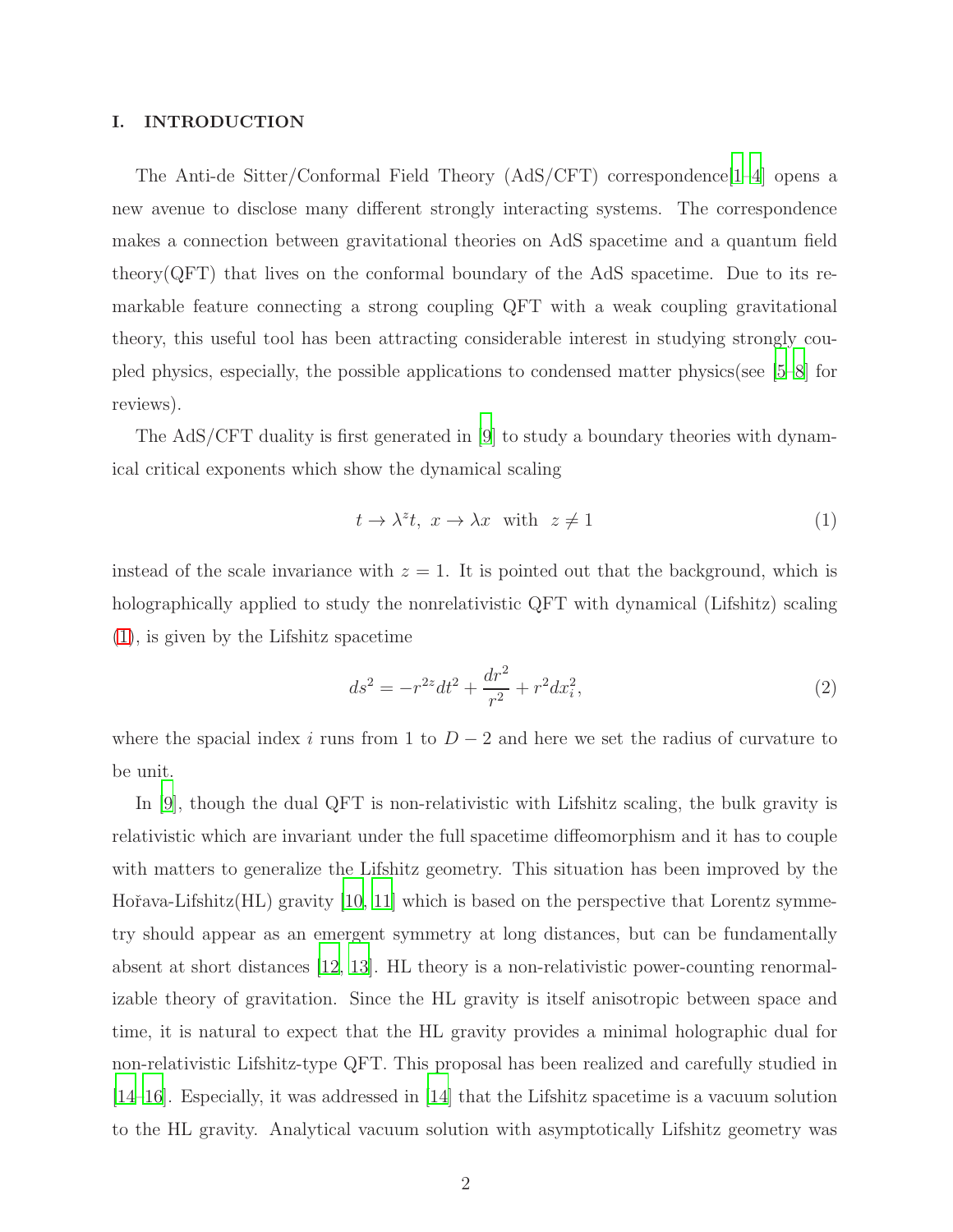also found in [\[17](#page-15-10), [18](#page-15-11)]. The holographic applications in the framework of the HL gravity were constructed (for instance, holographic superconductor models in the HL gravity were studied in  $[19-21]$ ).

In this paper, as a first step, we couple the gravitational action of HL gravity with a  $U(1)$ gauge field whose Lagrangian is consistent with the symmetry of HL gravity. We analytically solve the equations of motions for the gravity and the gauge field, and obtain a new charged Lifshitz black hole solution to the coupled theory. As we will show later, in the UV limit, our charged solution behaves as the geometry [\(2\)](#page-1-1) while at the IR limit, the Lorentz invariance (with  $z = 1$ ) is restored and the geometry is  $AdS_2 \times \mathbb{R}^{D-2}$ .

Then we introduce the Lorentz-violation fermions in the charged HL background and study the properties of fermionic spectral. The motivations we introduce the Lorentzviolation Dirac field stem from the following two aspects. On one hand, the authors of [\[22](#page-16-2)] proposed that the general low energy action of the HL type can be derived as the spectral action for Dirac operator with P-violating terms. They also addressed that the obtained general Lorentz violating fermionic action related with the Dirac operator is consistent with the fermionic action of Standard Model Extension (SME) studied in [\[23\]](#page-16-3), and the Lorentz violating effects is very small in weak gravitational field. Besides, in HL theory, the Lorentz symmetry is kind of approximate symmetry at low energy, which motivates us to consider Dirac field with weak Lorentz violation in this background. On the other hand, holography has been widely applied to explore the strongly correlated fermionic system. In the pioneer works [\[24](#page-16-4)[–28\]](#page-16-5) on this topic, the authors proposed that by studying the bulk Dirac equation in the RN-AdS black hole with the ingoing behavior at the horizon, the fermionic correlation can be extracted at the AdS boundary. The proposal helps us further understand the mysterious behaviors of the existing (non-)Fermi liquid. Besides in relativistic UV theory, the fermionic response was also studied in Lifshitz theory in [\[29,](#page-16-6) [30\]](#page-16-7). These works has inspired more and more efforts to be involved in the related topics<sup>1</sup>. However, the previous works usually started by adding relativistic fermions into the (non-)relativistic bulk theory. Since

<sup>&</sup>lt;sup>1</sup> The generalization of holographic fermions obtain many remarkable progress, such as the effects of different bulk theory on the fermionic correlation[\[31](#page-16-8)[–40\]](#page-17-0), holographic non-relativistic fermionic fixed points by imposing the Lorentz violating boundary condition[\[41](#page-17-1)[–45](#page-17-2)], phase transition from the Fermi liquid to non-Fermi liquid and also to the Mott insulating phase due to the interaction between Dirac field and gauge field[\[46](#page-17-3)[–51\]](#page-18-0) and the fermionic spectral function effected by lattice effects[\[52](#page-18-1)[–56\]](#page-18-2), etc..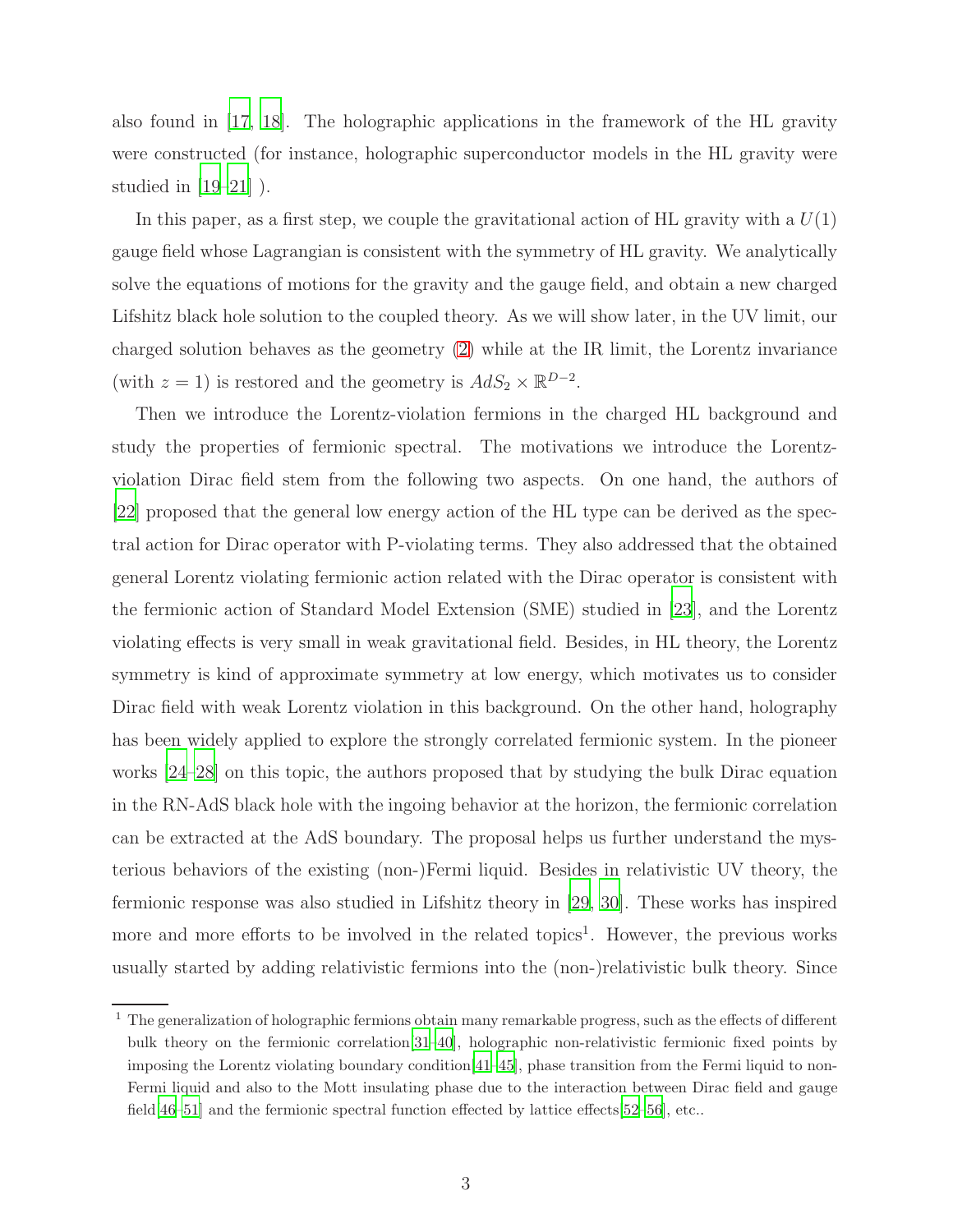the anisotropic scaling [\(1\)](#page-1-0) is built by construction in the HL gravity, it is natural to expect the coupling matters exhibit the same scaling in the same footing. This is the other motivation to introduce the probed non-relativistic fermions into the non-relativistic HL gravity and study the effect of the Lorentz-violation on the Fermionic spectral function.

Our results show that, different from the effect of dynamical exponent which suppresses the peak of the fermionic spectral function[\[36](#page-17-4), [45](#page-17-2)], the Lorentz-violation of fermions will enhance the peak and make the fermi momentum larger to compensate the non-relativistic bulk effect. Also, for fixed z, small Lorentz-violation of fermions corresponds the low energy excitation as non-Fermi liquid with nonlinear dispersion relation, when the Lorentz-violation becomes larger than a critical value, the low energy excitation always behaves as Fermi liquid with linear dispersion relation. This may imply that in the non-relativistic HL gravity, it is more natural to introduce Lorentz-violation of fermions to dually describe a fermionic system whose low energy excitation is Fermi liquid.

The remaining of this paper is organized as follow. In section [II,](#page-3-0) we obtain a charged black hole solution by solving the coupled system of non-relativistic gauge field and HL gravitational theory. We show the holographic setup by introducing the Lorentz-violation fermions into the coupled background sector in section [III.](#page-7-0) Then in section [IV,](#page-10-0) we exhibit the numerical results of the Fermi momentum and dispersion relation by analyzing the spectral function. Section [V](#page-13-0) contributes to our conclusion and discussion.

# <span id="page-3-0"></span>II. ANALYTICAL CHARGED LIFSHITZ SOLUTION FROM HORAVA-LIFSHITZ GRAVITY

It was studied in Ref. [\[14](#page-15-8)] that the HL gravity can provide solution dual to Lifshitz-type field theories, where the following gravitational action is proposed

<span id="page-3-1"></span>
$$
S_g = \frac{1}{2\kappa^2} \int dt dr d^d x \sqrt{-G} (K_{ab} K^{ab} - \lambda K^2 + \beta (R - 2\Lambda) + \frac{\alpha^2}{2} \frac{\nabla_a N \nabla^a N}{N^2}).
$$
 (3)

It will return to Einstein gravity as  $\lambda = \beta = 1$  and  $\alpha = 0$ . In Ref. [\[14\]](#page-15-8), the authors found that for the requirement of stability and perturbative unitarity around flat spacetime, constraints should be imposed on the couplings, i.e.,  $\beta > 0$ ,  $\alpha \leq \frac{2\beta d}{d-1}$  $\frac{2\beta d}{d-1}$  and  $\lambda \geq 1$  or  $\lambda^2 \leq \frac{1}{d-1}$  $d-1$ for  $\Lambda = 0$ . When  $\Lambda < 0$ , if we take

<span id="page-3-2"></span>
$$
\Lambda = -\frac{(d+z-1)(d+z)}{2}, \text{ and } \alpha^2 = \frac{2\beta(z-1)}{z},\tag{4}
$$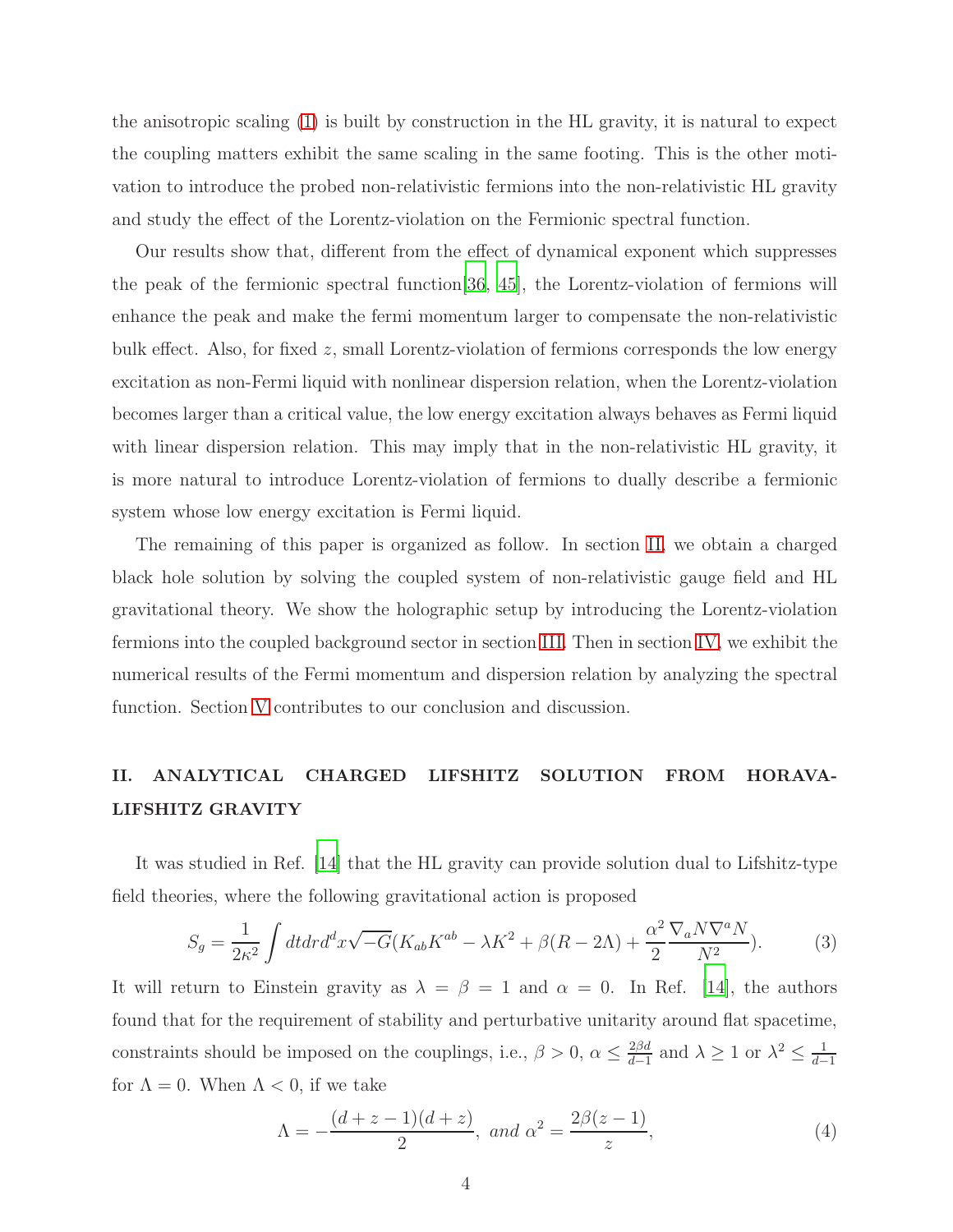the Lifshitz metric [\(2\)](#page-1-1) is also a vacuum solution of the equation [\(3\)](#page-3-1). In our paper, we will use the condition with  $\Lambda < 0$ . Besides, the authors worked with the Arnowitt-Deser-Misner metric ansatz,

<span id="page-4-1"></span>
$$
ds^{2} = -N^{2}dt^{2} + g_{ij}(dx^{i} - N^{i}dt)(dx^{j} - N^{j}dt).
$$
\n(5)

Here,  $N$ ,  $N<sup>i</sup>$  and  $g<sub>ij</sub>$  are the lapse function, the shift vector and the metric of the spacelike hypersurface, respectively. Thus, in the action, one has the formula  $\sqrt{-G} = \sqrt{g}N$ ,  $K_{ab} = \frac{1}{2N}$  $\frac{1}{2N}(\partial_t g_{ab} - \nabla_a N_b - \nabla_b N_a)$  and  $K = g^{ab} K_{ab}$ , where R is the scalar curvature of the metric  $g_{ab}$ . Later, the authors of [\[17](#page-15-10)] analytically studied the neutral Lifshitz black hole solutions to the gravitational thoery.

Here we intend to explore the possible charged black hole solutions in HL gravity. We consider Lorentz-violating electromagnetism field coupling to the HL gravity with the action [\[57\]](#page-18-3)

$$
S_m = -\frac{1}{2\kappa^2} \int dt dr d^d x \sqrt{g} N \quad \left(\frac{2}{N^2} g^{ij} (F_{0i} - F_{ki} N^k)(F_{0j} - F_{\ell j} N^\ell) - F_{ij} F^{ij} \right. \\ \left. -\beta_0 - \beta_1 a_i B^i - \beta_2 B_i B^i \right), \tag{6}
$$

where  $F_{\mu\nu} = \partial_{\mu}A_{\nu} - \partial_{\nu}A_{\mu}$  and  $B^i = \frac{1}{2}$ 2  $\frac{\epsilon^{ijk}}{\sqrt{g}}F_{jk}$  with  $\epsilon^{ijk}$  the Levi-Civita symbol. Then the total action of the background we will take account into is

<span id="page-4-0"></span>
$$
S_t = S_g + S_m. \tag{7}
$$

We consider the electromagnetic field with the only non-vanishing component  $A_t(r)$  and also  $\beta_{\mu} = 0(\mu = 0, 1, 2)$ . Subsequently, the Maxwell equation reads as

<span id="page-4-3"></span>
$$
\partial_r(\sqrt{g}NF^{rt}) = 0,\tag{8}
$$

which gives us the solution

$$
F^{rt} = \frac{Q_e}{\sqrt{g}N} \tag{9}
$$

with the integral constant  $Q_e$ , which can be interpreted as the charge of the Lifshitz black hole.

In order to get the complete solution to the equations of motion deduced from the action [\(7\)](#page-4-0), we will borrow the analytical process shown in Ref. [\[17\]](#page-15-10). To proceed, we set the metric components in [\(5\)](#page-4-1) as

<span id="page-4-2"></span>
$$
N = e^{2f(r)}, \ g_{rr} = \frac{1}{e^{2h(r)}}, \ g_{ii} = e^{2l(r)}, \ N_a = 0.
$$
 (10)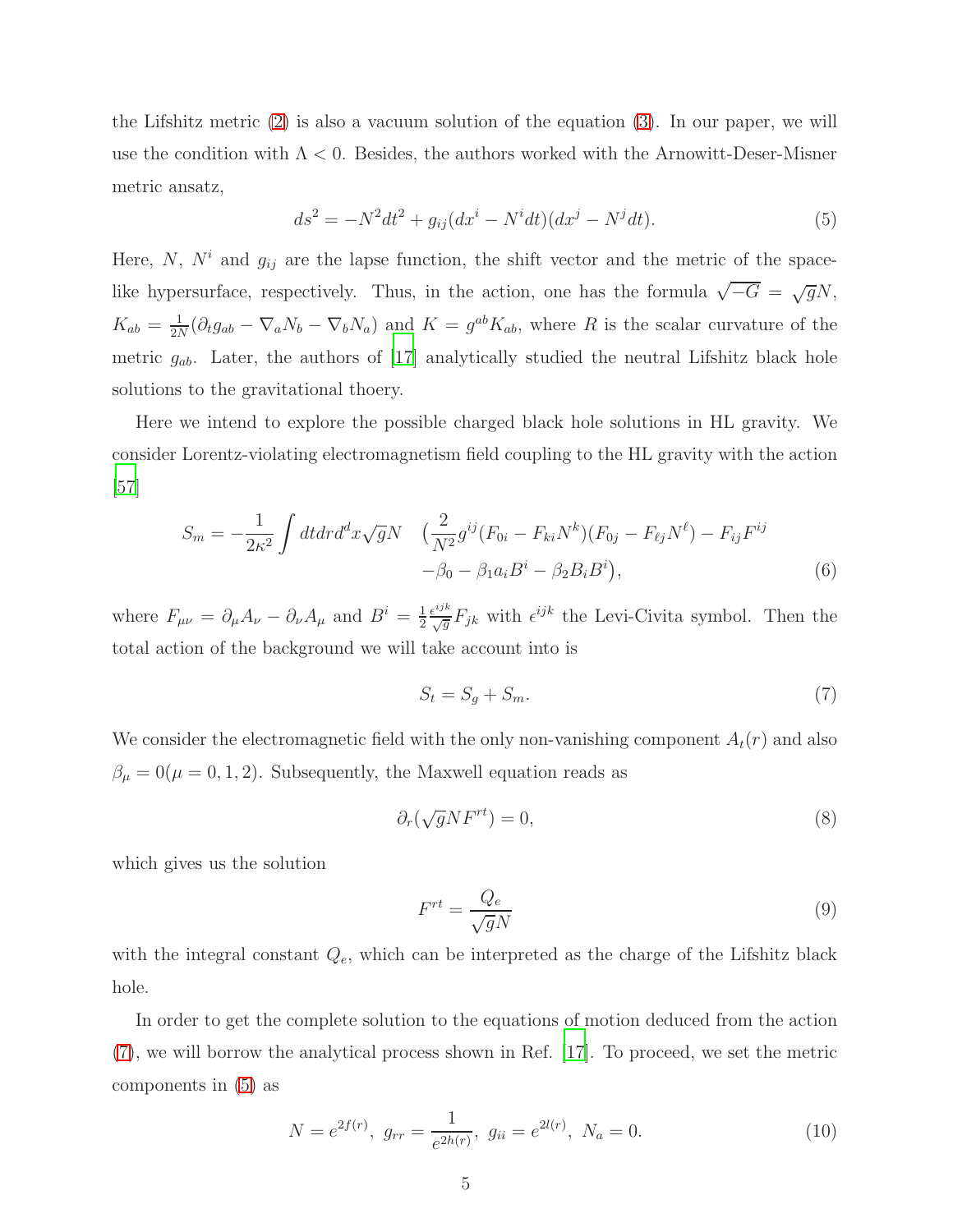By substituting the formulas in [\(10\)](#page-4-2) into the action [\(7\)](#page-4-0), we obtain

$$
S_t = \frac{d\beta v}{2\kappa^2} \int dr e^{dl + h + f} \left( (d - 1)l'^2 + 2l'f' + \delta f'^2 - \frac{2\Lambda}{d}e^{-2h} - \frac{2Q_e^2}{d\beta}e^{-2h - 2dl} \right), \quad (11)
$$

where  $v = \int dt d^dx$  and

<span id="page-5-4"></span>
$$
\delta = \frac{\alpha^2}{2d\beta}.\tag{12}
$$

Considering the above  $S_t$  as one dimensional action of the functions  $f(r)$ ,  $l(r)$  and  $h(r)$  and then variating the action, we can get two independent equations

$$
\left(e^{dl+h+f}(l'+\delta f')\right)' = -\frac{2Q_e^2}{d\beta}e^{f-h-dl} - \frac{2\Lambda}{d}e^{f-h+dl},\tag{13}
$$

$$
\left(e^{dl+h+f}((d-1)l'+f')\right)' = -2\Lambda e^{f-h+dl},\tag{14}
$$

which can be further simplified as

<span id="page-5-1"></span>
$$
\left(e^{dl+h+f}((d\delta - 1)f' + l')\right)' = -\frac{2Q_e^2}{\beta}e^{f-h - dl}.\tag{15}
$$

It seems not so direct to find the solutions of the three functions  $f(r)$ ,  $l(r)$  and  $h(r)$ , but we can assume the following forms

<span id="page-5-0"></span>
$$
f = z \ln r + \frac{1}{2} \ln \xi(r), \ h = \ln r + \frac{1}{2} \ln \xi(r), \ l = \ln r,
$$
 (16)

so that the metric becomes

<span id="page-5-2"></span>
$$
ds^{2} = -r^{2z}\xi(r)dt^{2} + \frac{dr^{2}}{r^{2}\xi(r)} + r^{2}dx_{i}^{2}.
$$
 (17)

The issue now reduces to find the solution of  $\xi(r)$ . Inserting the formulas [\(16\)](#page-5-0) into equation [\(15\)](#page-5-1), gives us the equation of motion for  $\xi(r)$ 

$$
\left(\frac{1}{2z}r^{d+z+1}\xi'(r)\right)' = -\frac{2Q_e^2}{\beta}r^{z-1-d}.\tag{18}
$$

It is obvious that if we take the constraints [\(4\)](#page-3-2), then we will get the solution of  $\xi(r)$ 

<span id="page-5-3"></span>
$$
\xi(r) = 1 - \frac{M}{r^{d+z}} + \frac{2zQ_e^2}{d\beta(d-z)} \frac{1}{r^{2d}},\tag{19}
$$

where  $M$  and  $Q_e$  are integral constants which can be understood as the mass and charge of the Lifshitz black hole. At the horizon  $r_0$ ,  $\xi(r_0)$  should be zero, which implies that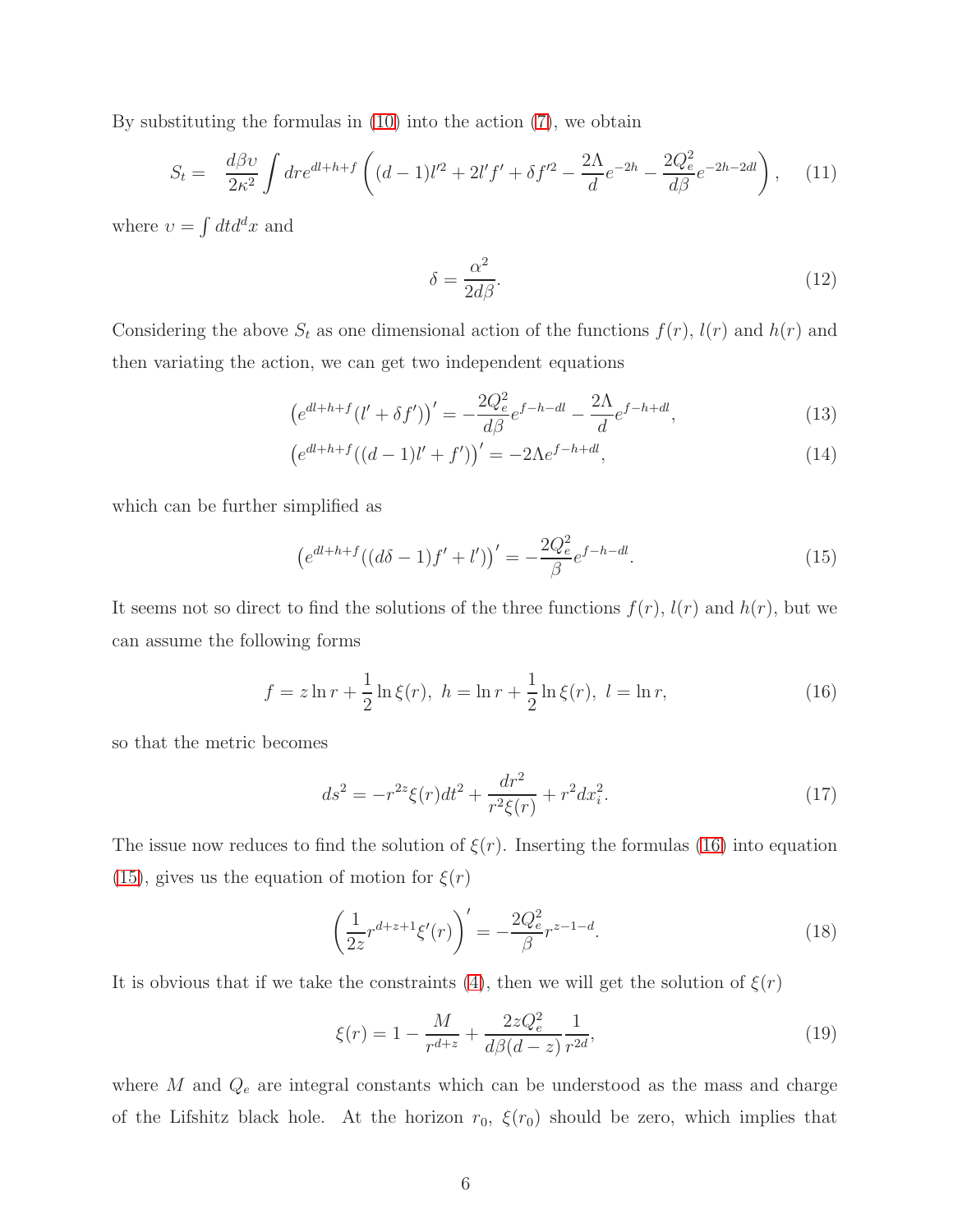$M = r_0^{d+z} + \frac{2zQ_e^2}{d\beta(d-z)}$ 1  $\frac{1}{r_0^{d-z}}$ . Substituting the solved metric into [\(8\)](#page-4-3), we can fix the Maxwell field as

<span id="page-6-0"></span>
$$
A_t = \mu \left( 1 - \left( \frac{r_0}{r} \right)^{d-z} \right) \quad \text{with} \quad \mu = \frac{Q_e}{d-z}.
$$
 (20)

The Hawking temperature of the charged black brane is

<span id="page-6-1"></span>
$$
T = \frac{(d+z)r_0^z - \frac{2z}{d\beta}Q_e^2r_0^{z-2d}}{4\pi}.
$$
\n(21)

We will move on to give some comments on our black hole solution.

Firstly, the solution [\(17\)](#page-5-2), [\(19\)](#page-5-3) and [\(20\)](#page-6-0) is a new charged Lifshitz solution which is different from the solutions proposed in[\[58](#page-18-4)[–64\]](#page-19-0). However, it can recover AdS RN black hole solution when  $z = 1$ . It is worthy to point out that from the expression of  $\delta$  in equation [\(12\)](#page-5-4),  $\alpha = 0$ will force us to keep  $z = 1$  which is the AdS RN solution. Thus we can only expect the above Lifshitz solution when  $\alpha \neq 0$ , which also happens in neutral case studied in [\[17\]](#page-15-10).

Secondly, from the expression of the temperature [\(21\)](#page-6-1), it is straightforward that the extremal case is fulfilled when

<span id="page-6-2"></span>
$$
Q_e = \sqrt{\frac{d\beta(d+z)}{2z}} r_0^d, \text{ or } \mu = \frac{1}{(d-z)} \sqrt{\frac{d\beta(d+z)}{2z}} r_0^d.
$$
 (22)

Then it is explicit that in order to have real chemical potential, the condition  $\beta > 0$  should be satisfied. Furthermore, recalling the expression of  $\delta$  in equation [\(12\)](#page-5-4), we should have the range of the Lifshitz exponent as  $z > 1$  with  $\alpha \neq 0$ .

Thirdly, we will check the asymptotical behavior of our solution. In asymptotical boundary  $r \to \infty$ , since  $\xi(r \to \infty) \to 1$ , so that the metric [\(17\)](#page-5-2) reduces to the asymptotical Lifshitz metric [\(2\)](#page-1-1). While, near the horizon, the geometry is a bit subtle. For simplicity, we will set the horizon  $r_0 = 1$  in the following discussion, then the redshift factor at zero temperature can be rewritten as

$$
\xi(r) = 1 - \frac{2d}{(d-z)r^{d+z}} + \frac{d+z}{(d-z)r^{2d}}.\tag{23}
$$

whose behavior near the horizon is  $\xi(r) \simeq 2d(d+z)(r-1)^2 = \frac{1}{L_2^2}(r-1)^2$  with  $L_2 =$  $1/\sqrt{2d(d+z)}$ . Therefore, at the zero temperature, the near horizon geometry is  $AdS_2 \times \mathbb{R}^d$ with the AdS radius  $L_2$ . This is more explicit by considering the transformation

$$
r - 1 = \lambda \frac{L_2^2}{\varsigma}, \ t = \lambda^{-1} \tau, \ \lambda \to 0 \ with \ \varsigma, \ \tau \ finite.
$$
 (24)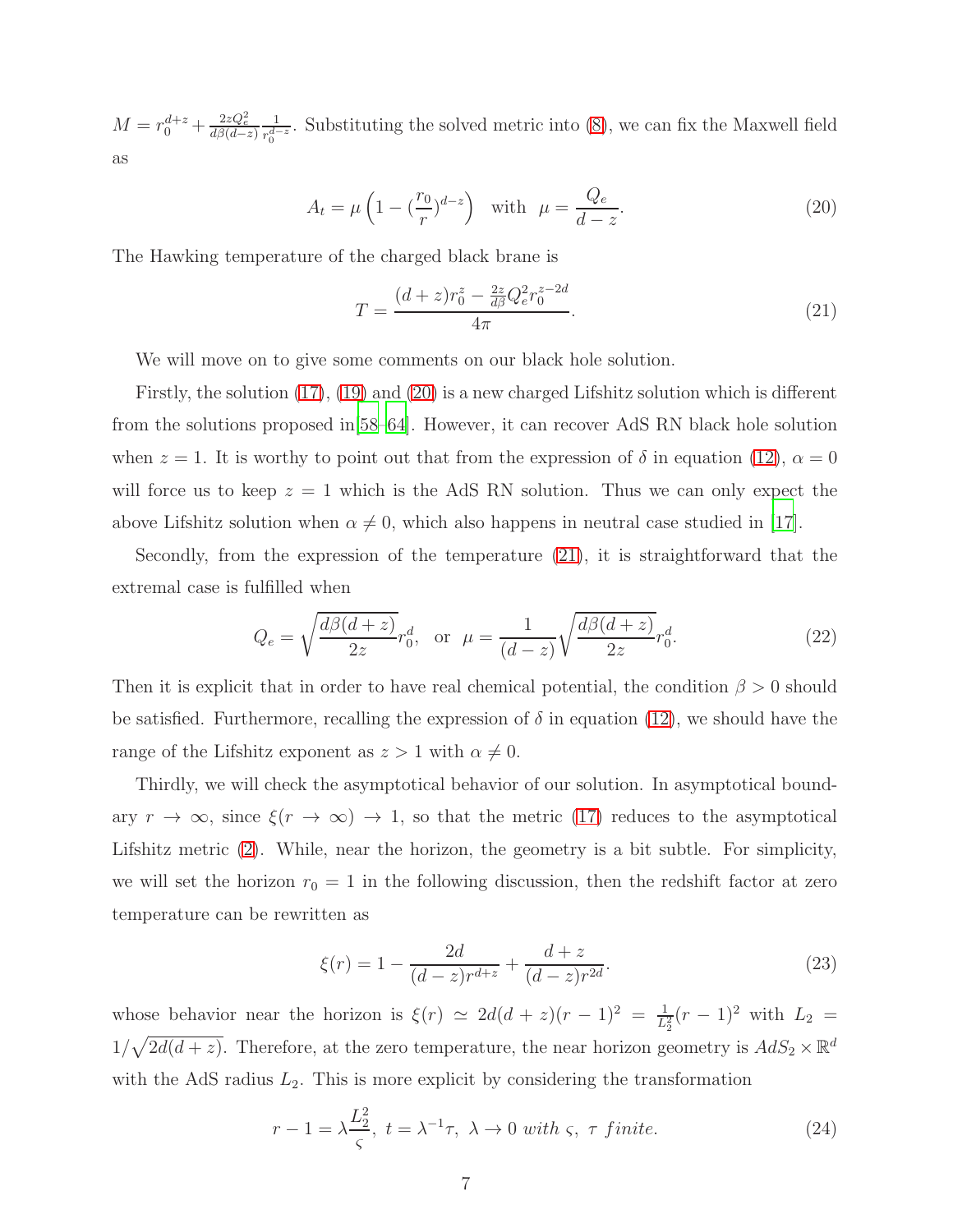Consequently, the metric [\(17\)](#page-5-2) can be deduced into the  $AdS_2 \times \mathbb{R}^d$  form

$$
ds^{2} = \frac{L_{2}^{2}}{\varsigma^{2}}(-d\tau^{2} + d\varsigma^{2}) + dx_{i}^{2}
$$
\n(25)

and the gauge field is

$$
A_{\tau} = \frac{(d-z)\mu L_2^2}{\varsigma}.
$$
\n(26)

Since the near horizon geometry is  $AdS_2 \times \mathbb{R}^d$  and the solution is Lifshitz in UV limit, we can use the Lifshitz holography[\[9\]](#page-15-3) to study its application in strongly coupled physics. In the next section, as an attempt, we will study the fermionic spectral of the operator dual to the probed fermions in this background .

#### <span id="page-7-0"></span>III. HOLOGRAPHIC SETUP OF LORENTZ VIOLATION FERMIONS

We will introduce the fermions into the above theory as a probe and apply the holography to study the fermionic correlation. We consider the Lorentz-violation action for the probed fermionic sector [\[23\]](#page-16-3)

<span id="page-7-1"></span>
$$
S = \int d^{d+2}x \sqrt{g} \bar{\psi} (\Gamma^a e_a^{\ \mu} (\nabla_\mu - iqA_\mu) + M) \psi,
$$
 (27)

with

$$
\Gamma^{a} = \gamma^{a} - c_{\mu\nu}e^{a\nu}e_{b}^{\ \mu}\gamma^{b} - d_{\mu\nu}e^{a\nu}e_{b}^{\ \mu}\gamma^{5}\gamma^{b} - e_{\mu}e^{a\mu} - if_{\mu}e^{a\mu} - \frac{1}{2}g_{\lambda\mu\nu}e^{a\nu}e_{b}^{\ \lambda}e_{c}^{\ \mu}\gamma^{bc},
$$
  
\n
$$
M = m_{0} + im_{5}\gamma^{5} + m_{\mu}e_{a}^{\ \mu}\gamma^{a} + b_{\mu}e_{a}^{\ \mu}\gamma^{5}\gamma^{a} + \frac{1}{2}H_{\mu\nu}e_{a}^{\ \mu}e_{b}^{\ \nu}\gamma^{ab},
$$
  
\n
$$
\nabla_{\mu} = \partial_{\mu} - \frac{1}{4}\omega_{\mu ab}\gamma^{ab}, \quad \gamma^{ab} = \frac{1}{2}[\gamma^{a}, \gamma^{b}],
$$
\n(28)

The first term in  $\Gamma^a$  and the first two terms in M respectively lead to the usual Lorentzinvariant kinetic term and mass term for the Dirac field. In order to take Lorentz-violation  $\Gamma^a$  and M, we will choose the setting of parameters as  $c_{\mu\nu} = \rho h_{\mu\nu}$  where  $h_{\mu\nu} = g_{\mu\nu} + n_{\mu}n_{\nu}$ and  $n_{\mu} = (-N, 0, 0, 0), H_{tr} = H_{rt} = i\eta, m_0 = -m = const.,$  and the other coefficients vanish.

From the action [\(27\)](#page-7-1), the equation of motion for Dirac field is

<span id="page-7-2"></span>
$$
(\Gamma^a e_a^{\ \mu} (\nabla_\mu - iqA_\mu) + M)\psi = 0. \tag{29}
$$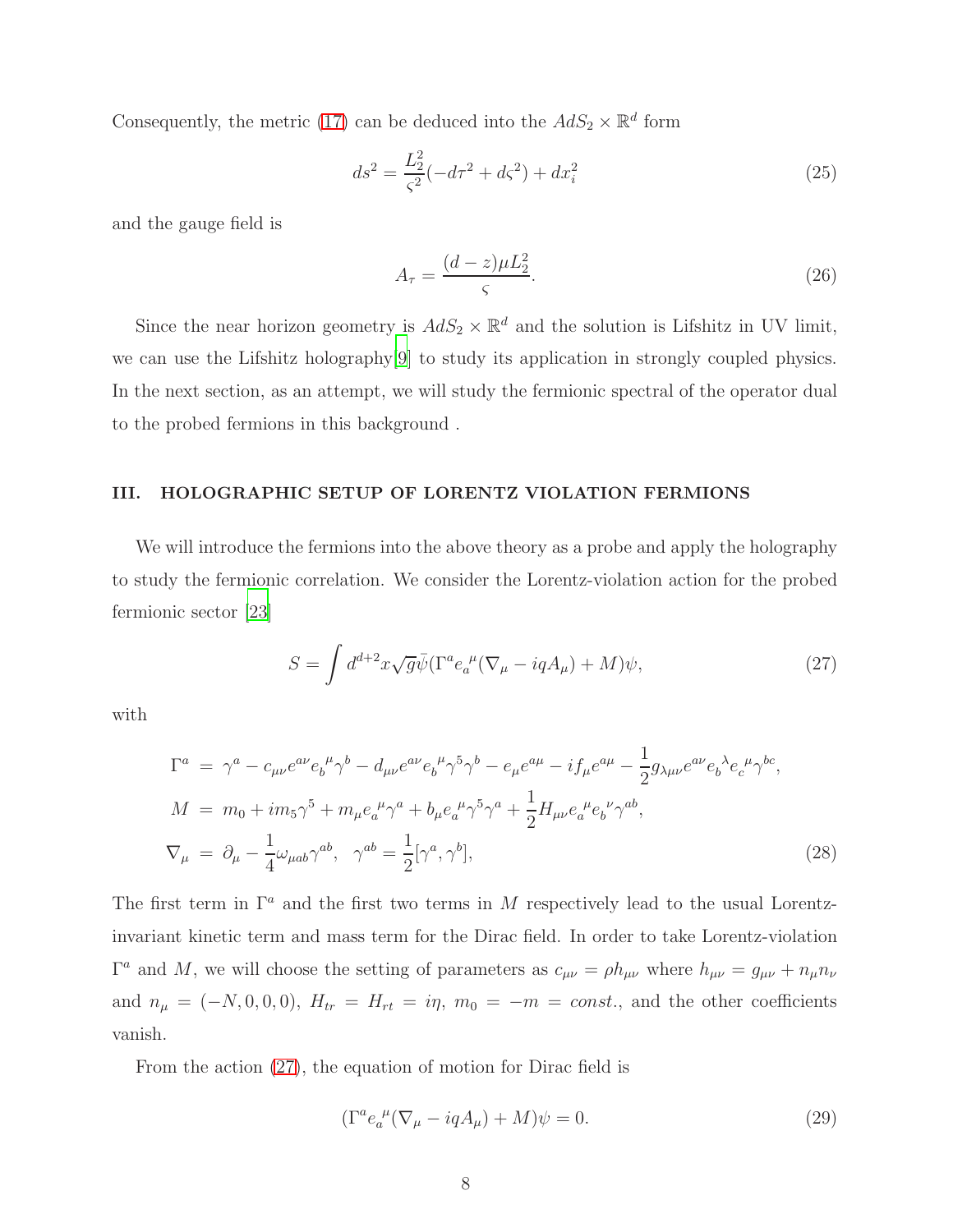Redefining the field as

$$
\psi = (-gg^{rr})^{\frac{1}{4}} \int d\omega dk e^{-i\omega t + ik_i x^i} \phi,
$$
\n(30)

and setting  $\phi = (\phi_1, \phi_2)^T$  with  $\phi_I$  the two-component spinors, then choosing  $k_i = k \delta_x^i$  because of the rotation symmetry in the spatial directions, we reduce the Dirac equation [\(29\)](#page-7-2) into the form

<span id="page-8-0"></span>
$$
\left(\frac{\sqrt{g_{xx}}}{\sqrt{g_{rr}}}\partial_r + m\sigma^3 \sqrt{g_{xx}}\right)\phi_I = \left(\frac{\sqrt{g_{xx}}}{\sqrt{g_{tt}}}(\omega + qA_t)i\sigma^2 \mp k\sigma^1 - \frac{\eta}{2a}\sigma^1 \sqrt{\frac{g_{xx}}{g_{tt}g_{rr}}}\right)\phi_I,\tag{31}
$$

with  $a = (1 - (d + 1)\rho)$  after we choose the gamma matrices as [\[65\]](#page-19-1)

<span id="page-8-1"></span>
$$
\Gamma^r = \begin{pmatrix} -\sigma^3 & 0 \\ 0 & -\sigma^3 \end{pmatrix}, \ \Gamma^t = \begin{pmatrix} i\sigma^1 & 0 \\ 0 & i\sigma^1 \end{pmatrix}, \ \Gamma^x = \begin{pmatrix} -\sigma^2 & 0 \\ 0 & \sigma^2 \end{pmatrix}.
$$
 (32)

Further setting  $\phi_I = (X_I, Y_I)^T$ , we divide the above equation [\(31\)](#page-8-0) into two equations

$$
\frac{\sqrt{g_{xx}}}{\sqrt{g_{rr}}} \partial_r X_I + m \sqrt{g_{xx}} X_I = \frac{\sqrt{g_{xx}}}{\sqrt{g_{tt}}} (\omega + qA_t) Y_I \mp kY_I - \eta \sqrt{\frac{g_{xx}}{g_{tt}g_{rr}}} Y_I, \tag{33}
$$

$$
\frac{\sqrt{g_{xx}}}{\sqrt{g_{rr}}} \partial_r Y_I - m \sqrt{g_{xx}} Y_I = -\frac{\sqrt{g_{xx}}}{\sqrt{g_{tt}}} (\omega + qA_t) X_I \mp kX_I - \eta \sqrt{\frac{g_{xx}}{g_{tt}g_{rr}}} X_I.
$$
 (34)

Not that we have shifted  $\frac{\eta}{2a} \to \eta$  in the equations. Later, we will use  $\eta$  to denote the strength of the Lorentz-violation of the fermions, and  $\eta = 0$  means that the fermions are Lorentz-invariance. With the above equations in hands, we further introduce the new ratios  $\chi_I = \frac{X_I}{Y_I}$  $\frac{X_I}{Y_I}$ . Hereafter, the Dirac equation can be reduced into

<span id="page-8-2"></span>
$$
(r^2 \sqrt{\xi(r)} \partial_r + 2mr) \chi_I = \frac{1}{r^{z-1} \sqrt{\xi(r)}} (\omega + qA_t) + (-1)^I k - \frac{\eta}{r^{z-2}} + \left( \frac{1}{r^{z-1} \sqrt{\xi(r)}} (\omega + qA_t) - (-1)^I k + \frac{\eta}{r^{z-2}} \right) \chi_I^2.
$$
 (35)

The boundary condition of  $\chi_I$  near the horizon  $r \to 1$  is

$$
\chi = i. \tag{36}
$$

# UV behavior

In UV limit, the metric [\(17\)](#page-5-2) becomes

$$
g_{tt} \to -r^{2z}, \ g_{rr} \to \frac{1}{r^2}, \ g_{xx} = r^2,
$$
\n(37)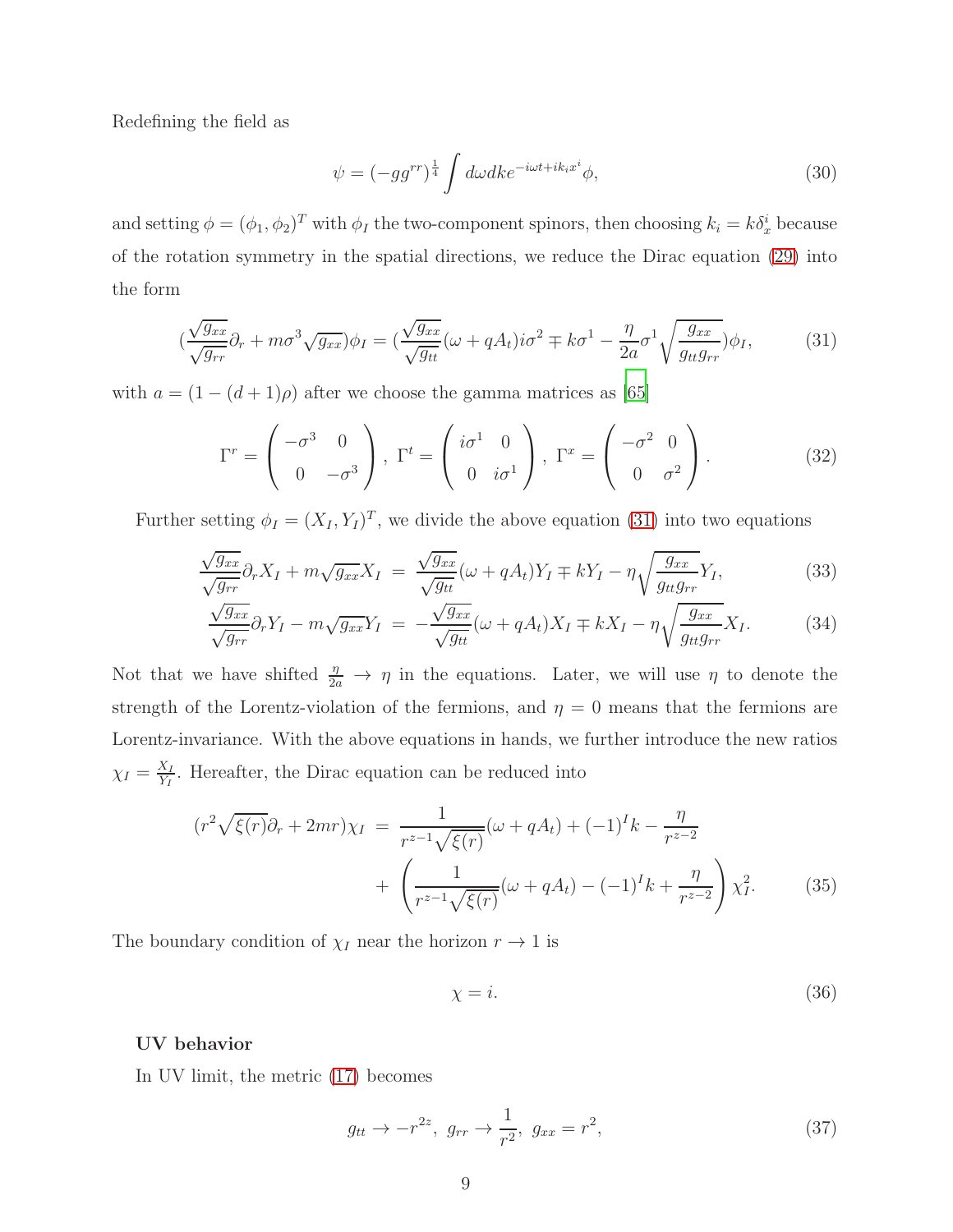with  $z > 1$  and the equation [\(31\)](#page-8-0) becomes

<span id="page-9-2"></span>
$$
(r^2\partial_r + mr\sigma^3 - r^{1-z}(\omega + qA_t)i\sigma^2 - (-1)^I k\sigma^1 - \eta r^{2-z}\sigma^1)\phi_I = 0.
$$
 (38)

of which the leading order<sup>2</sup> is

<span id="page-9-1"></span>
$$
(\partial_r + \frac{m\sigma^3}{r})\phi_I = 0,\t\t(39)
$$

and its solution near the boundary is

<span id="page-9-0"></span>
$$
\phi_I = a_I r^{-m} \begin{pmatrix} 1 \\ 0 \end{pmatrix} + b_I r^m \begin{pmatrix} 0 \\ 1 \end{pmatrix} \quad \text{with } r \to \infty.
$$
 (40)

As it is addressed in [\[28\]](#page-16-5), choosing the normal boundary term

$$
S_{bdy} = \frac{i}{2} \int_{\partial \mathcal{M}} dt d^d x \sqrt{-gg^{rr}} \bar{\phi} \phi , \qquad (41)
$$

we can suppose that the source and the response in [\(40\)](#page-9-0) are related by

$$
a_I \begin{pmatrix} 1 \\ 0 \end{pmatrix} = Sb_I \begin{pmatrix} 0 \\ 1 \end{pmatrix}, \tag{42}
$$

and the boundary Green's function  $G(\omega, k)$  is

$$
G = -iS\gamma^0. \tag{43}
$$

Recalling the definition of  $\chi_I = \frac{X_I}{Y_I}$  $\frac{X_I}{Y_I}$ , we can rewrite the Green function as

$$
G(\omega, k) = \begin{pmatrix} G_1 & 0 \\ 0 & G_2 \end{pmatrix} = \lim_{r \to \infty} r^{2m} \begin{pmatrix} \chi_1 & 0 \\ 0 & \chi_2 \end{pmatrix}.
$$
 (44)

## IR behavior

In near-horizon geometry  $AdS_2 \times \mathbb{R}^d$ , the Dirac equation [\(31\)](#page-8-0) in the zero frequency limit or low energy limit, can be rewritten as

$$
\varsigma \partial_{\varsigma} \phi_{I} - (mL_{2}\sigma^{3} - i(d-z)q\mu L_{2}^{2}\sigma^{2} - (-1)^{I}L_{2}k\sigma^{1} - \frac{\eta \varsigma^{2}\sigma^{1}}{L_{2}}) \phi_{I} = 0, \qquad (45)
$$

<sup>&</sup>lt;sup>2</sup> When  $z \to 1$ , the leading order is too stiff to say [\(39\)](#page-9-1) is the leading order of equation [\(38\)](#page-9-2). In fact, later in our numerical calculation, we always choose  $z = 1 + \epsilon$  where  $\epsilon$  is not a small number, it cannot be ignored. So when  $r \to \infty$ , it will be general to choose the leading order like equation [\(39\)](#page-9-1).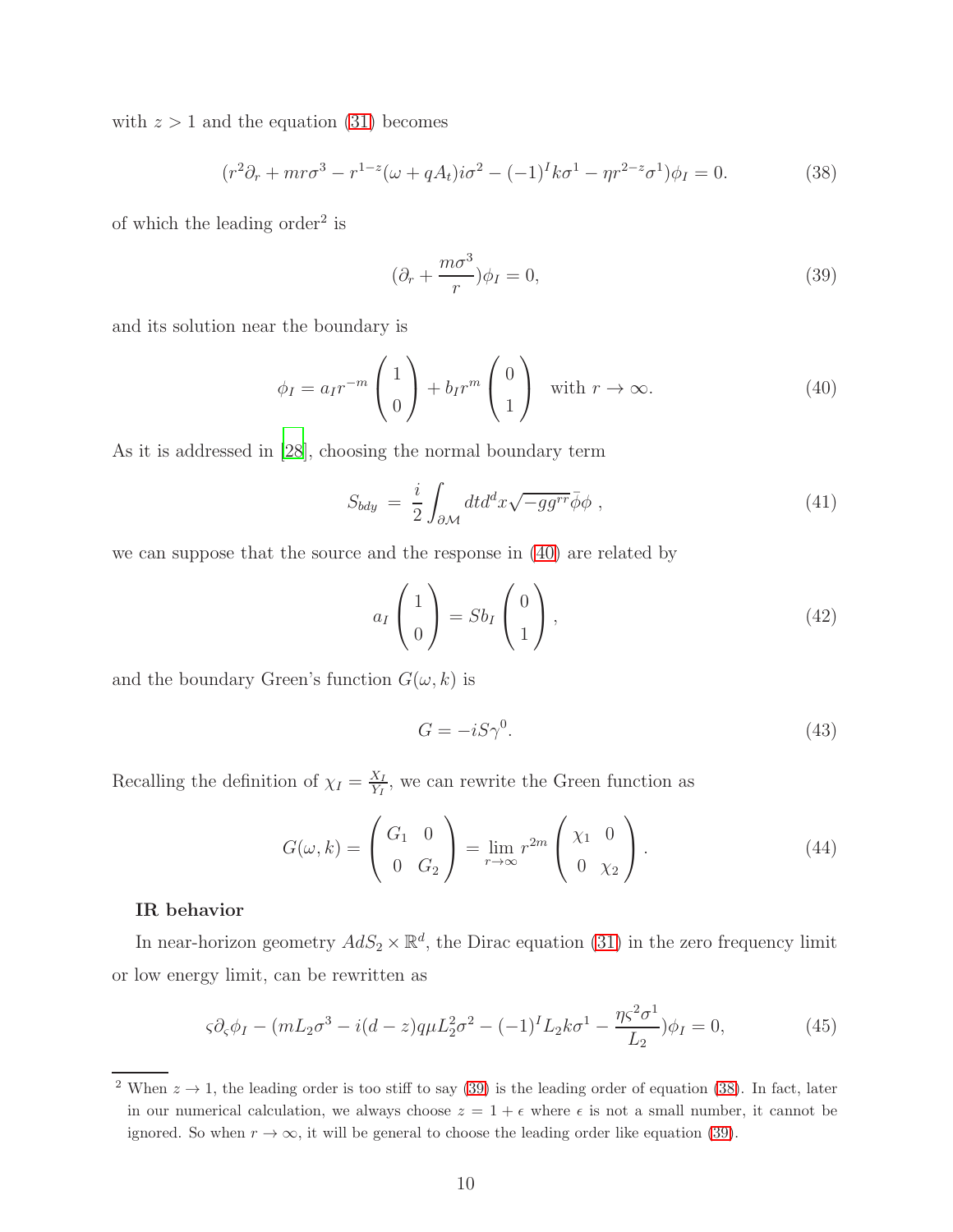where  $\Gamma^{\varsigma} = -\Gamma^{r}$  and others are the same as [\(32\)](#page-8-1) when we reflect the change between the radial coordinate r to the coordinate  $\varsigma$ . Moreover, near the  $AdS_2$  boundary with  $\varsigma \to 0$ , the leading term of the above equation is

<span id="page-10-1"></span>
$$
\varsigma \partial_{\varsigma} \phi_{I} = \begin{pmatrix} mL_{2} & -(d-z)q\mu L_{2}^{2} - (-1)^{I}L_{2}k \\ (d-z)q\mu L_{2}^{2} - (-1)^{I}L_{2}k & -mL_{2} \end{pmatrix} \phi_{I}, \qquad (46)
$$

which gives us the leading behaviour of  $\phi_I$  as

$$
\phi_I = b_I^{(0)} \nu_- \varsigma^{-\nu(k)} + a_I^{(0)} \nu_+ \varsigma^{\nu(k)},\tag{47}
$$

where  $v_{\pm}$  and  $\pm \nu(k)$  are real eigenvectors and eigenvalues of the matrix in the right side of equation [\(46\)](#page-10-1) with the form

<span id="page-10-2"></span>
$$
\nu(k) = \sqrt{(m^2 + k^2)L_2^2 - (d-z)^2 q^2 \mu^2 L_2^4}.
$$
\n(48)

Subsequently, according to the discussion in [\[26](#page-16-9)], in the IR CFT the conformal dimension of the operator  $\mathbf{O}_k$  will be  $\delta_k = 1/2 + \nu(k)$ , which is dependent of the boundary dimension and Lifshitz dynamical critical exponent because they have information in the IR geometry.

## <span id="page-10-0"></span>IV. RESULTS OF FERMI SURFACE AND DISPERSION RELATION

In this section, we will numerically solve the Dirac equation [\(35\)](#page-8-2) to investigate the momentum of Fermi surface and the dispersion relation of the excitation near the Fermi surface. In the previous works  $[36, 45]$  $[36, 45]$  $[36, 45]$  $[36, 45]$ , the authors claimed that as the Lifshitz exponent z increases, the peak of the Fermi-like peak suppresses and for large enough  $z$ , the peak is too small to be observed. In our model, the same phenomena is observed. Thus, we will fix a small  $z = 1.02<sup>3</sup>$  and mainly focus on the effects of the Lorentz violation parameter  $\eta$  on the holographic fermionic systems. Meanwhile, we will fix the mass of fermions  $m = 0$  and charge  $q = 1$  in the  $3 + 1(d = 2)$  dimensional bulk geometry<sup>4</sup>.

Then from equation [\(35\)](#page-8-2), the Green function satisfies the following symmetry

<span id="page-10-3"></span>
$$
G_1(\omega, k) = G_2(\omega, -k), \qquad G_I(\omega, k) = -1/G_I(\omega, -k), \tag{49}
$$

<sup>&</sup>lt;sup>3</sup> Since z suppresses the peak of Green function, we do not choose it more different from 1, which would be more interesting because the system is more non-relativistic.

<sup>&</sup>lt;sup>4</sup> Note that effect of dimension of theory and fermionic mass as well as charge on holographic fermions has been carefully investigated in some gravitational theories[\[32,](#page-17-5) [45\]](#page-17-2).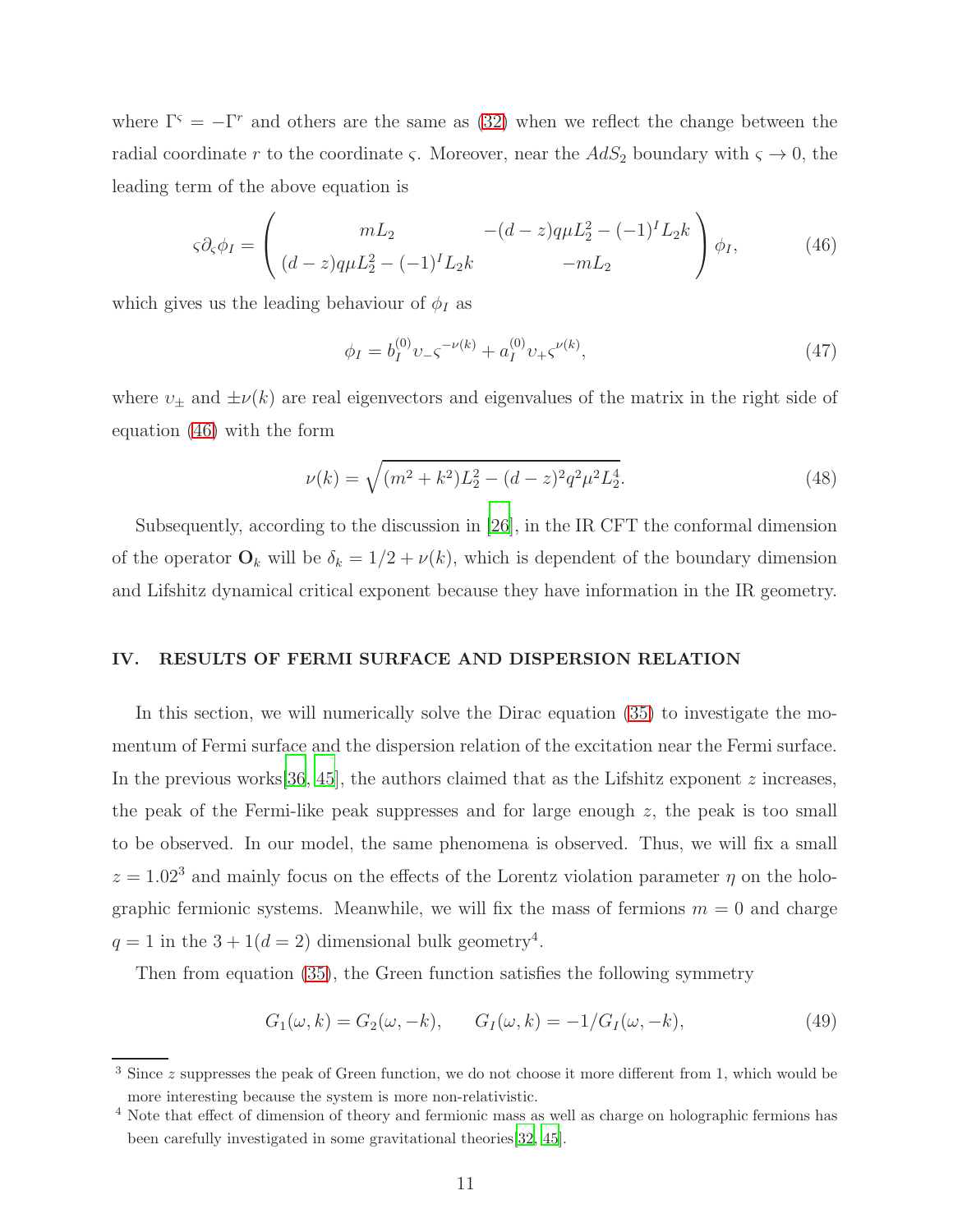so that without loss of generality, we can only study the component  $G_2$  with positive k for the Fermi surface and dispersion relation. Note that we will study at zero temperature with  $\mu$  having the form in equation [\(22\)](#page-6-2).



<span id="page-11-0"></span>FIG. 1: The Green function with  $\eta = 0$ (left),  $\eta = 0.03$ (middle),  $\eta = 0.05$ (right).



<span id="page-11-1"></span>FIG. 2: Green function changing as the momentum with tiny  $\omega = 10^{-5}$  for different  $\eta$ . From left to right, we increase  $\eta$  from 0 to 0.06 with the step 0.01.



<span id="page-11-2"></span>FIG. 3: The change of Fermi momentum  $k_F$  as  $\eta$ .

In figure [1,](#page-11-0) we show how the Green function  $G_2$  behaves as the momentum and frequency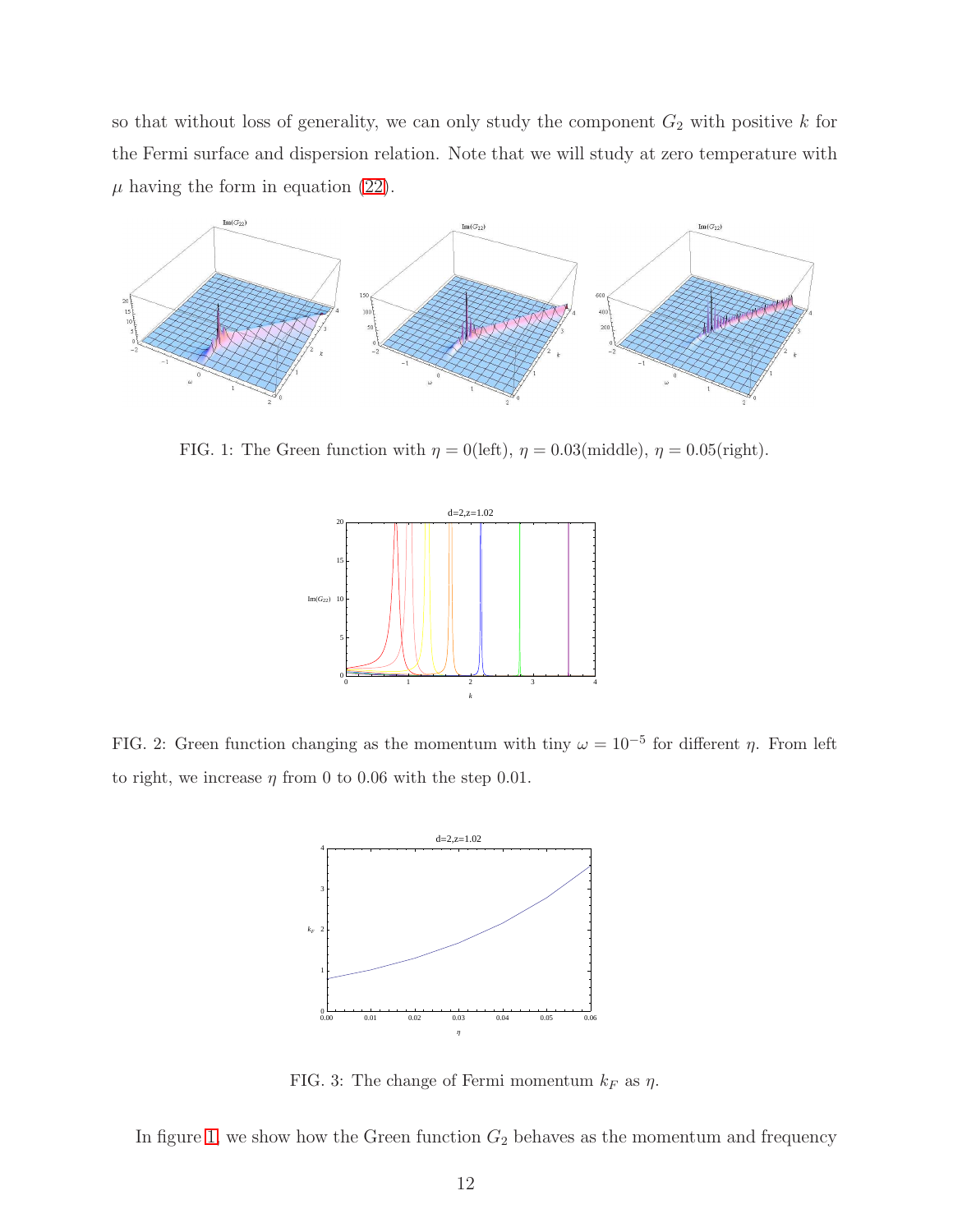for different  $\eta$ . The left plot corresponds to  $z = 1.02$  and  $\eta = 0$ , which shows a sharp Fermilike peak at zero frequency implying a Fermi surface. And, this peak becomes sharper and its location of momentum is larger when we increase the Lorentz violation parameter  $\eta$ , as shown in the middle and right plots. This phenomena is more obvious in figure [2](#page-11-1) where we fix a tiny frequency  $\omega = 10^{-5}$  and plot the behavior of  $G_2$  by changing the momentum. It means that  $\eta$  compensates the effect of the Lifshitz exponent which suppresses the height of peak. From this perspective, this observation may explain why it is more reasonable to introduce Lorentz violation fermions to our black hole solution to holographically study the spectral in the boundary theory since we always expect sharp peak at  $\omega = 0$  to define the Fermi-like surface. From figure [2,](#page-11-1) we can roughly read off the location of the peak, which



<span id="page-12-1"></span>FIG. 4: The relation between  $\theta$  and  $\eta$ .

denotes the Fermi momentum  $k_F$  of the Fermi surface. With more careful calculation, we plot the related values of fermi momentum  $k_F$  for different  $\eta$  in figure [3,](#page-11-2) which shows that  $k_F$  increases as the Lorentz violation of Fermions is enhanced.

After we determine the fermi momentum, we can directly calculate the dispersion relation which is defined as [\[26\]](#page-16-9)

<span id="page-12-0"></span>
$$
\tilde{\omega}(\tilde{k}) \propto \tilde{k}^{\theta}, \quad \text{with} \quad \theta = \begin{cases} \frac{1}{2\nu(k_F)} & \text{for } \nu(k_F) < \frac{1}{2} \\ 1 & \text{for } \nu(k_F) > \frac{1}{2} \end{cases} . \tag{50}
$$

where  $\tilde{k} = k - k_F$  and  $\tilde{\omega}$  denote the shift away form the fermi surface with  $(k = k_F, \omega \to 0)$ , and  $\nu(k)$  is defined in equation [\(48\)](#page-10-2). Substituting the determined Fermi momentum into  $(50)$ , we compute the exponent  $\theta$  of the dispersion relation and the results are shown in figure [4.](#page-12-1) When  $\eta$  is smaller than 0.033, the exponent  $\theta$  decreases with the increasing of  $\eta$  and it is always higher than unit, which implies that the low energy excitation is non-Fermi Liquid.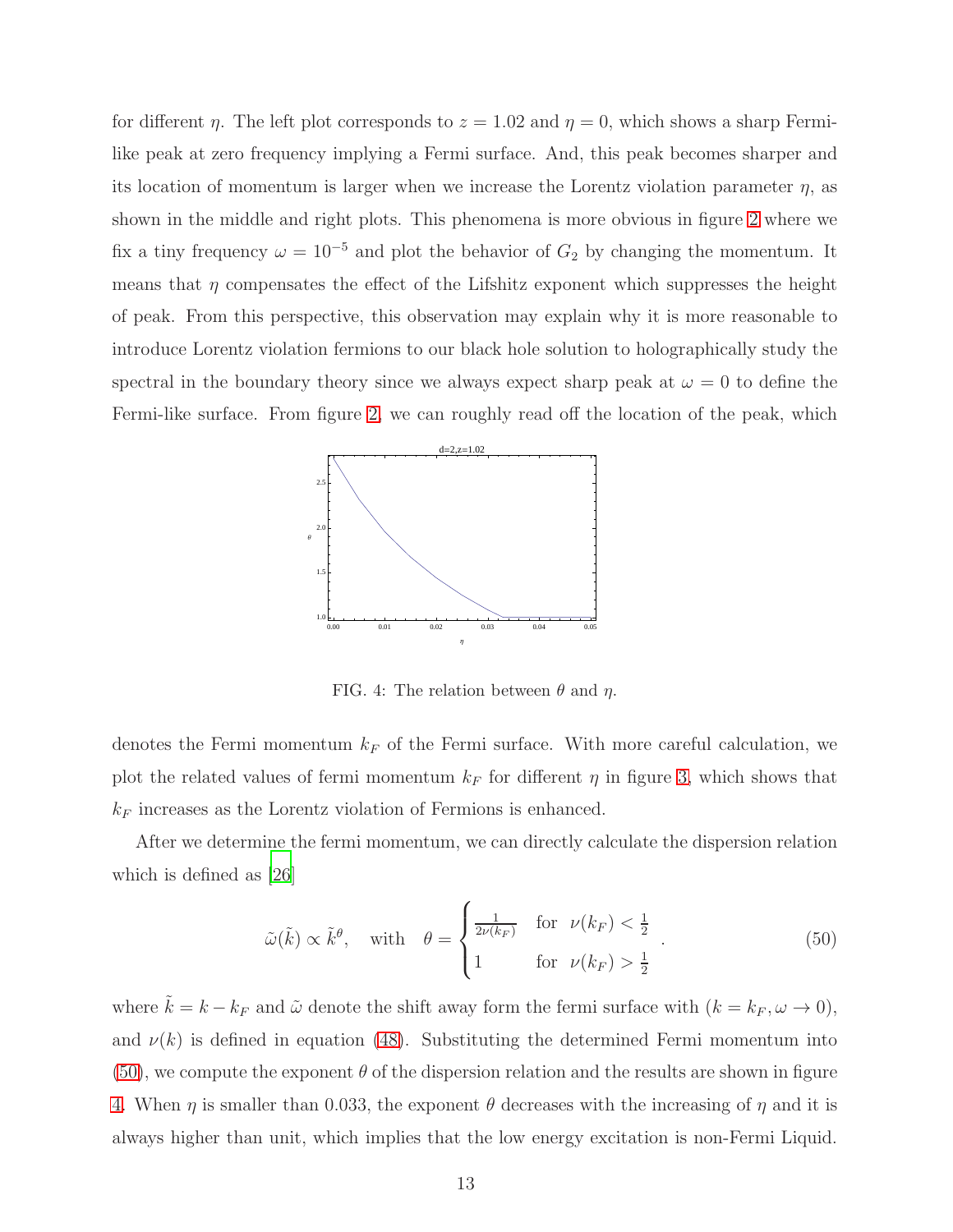On the other side, when  $\eta$  is larger than 0.033, the low energy excitation may behave as Fermi Liquid because  $\theta$  keeps at unit. Our results imply that when the parameter of Lorentz violation of fermions reach strong enough, there may be a phase transition from non-Fermi liquid to Fermi liquid in boundary fermionic system. Thus, in order to holographically describe the Fermi liquid in non-relativistic HL gravity, it is more reasonable to introduce Lorentz-violation fermions.

#### <span id="page-13-0"></span>V. CONCLUSION AND DISCUSSION

In this paper, we analytically solved the equations of motion for the coupling system between non-relativistic gauge field and HL gravitational action. We obtained a new charged Lifshitz black hole solution, which in the UV limit behaves the Lifshitz geometry [\(2\)](#page-1-1) with a dynamical scaling between space and time, while at zero temperature, the near horizon geometry is  $AdS_2 \times \mathbb{R}^{D-2}$ . Here we did not explore more detailed features of our new black hole, such as thermodynamics and various stabilities, etc., but we will present this study somewhere else in the near future. Moreover, it would be very interesting to study whether our bulk theory admits the hyperscaling violating black hole solution [\[66](#page-19-2), [67](#page-19-3)], which has been holographically applied in condensed matter system, please see [\[68\]](#page-19-4) and thereby in.

Then, by introducing the probed Lorentz-violation Fermions into the background, we studied the properties of the fermionic sector dual to the charged HL gravity theory. We fixed  $z = 1.02$  and focused on the effect of the Lorentz-violation feature on the Fermi momentum and the dispersion relation. We found that for stronger Lorentz-violation of the fermions, the peak in the spectral function, which is suppressed by the dynamical exponent, is enhanced and the Fermi momentum is larger. Meanwhile, the stronger violation makes the exponent of dispersion relation lower until it reaches a critical value  $\eta \simeq 0.033$ , the dispersion relation is kept linear even though we further enhance the violation, which means that at the critical value  $\eta \simeq 0.033$ , the type of low energy excitation will transit from non-Fermi liquid to Fermi Liquid. We also argued that in order to describe a Fermi type Liquid of the low energy excitation, it is more reasonable to add the Lorentz-violation fermions in the non-relativistic charged HL gravity. It would be very interesting to further find an interpretation for the violation parameter  $\eta$  consistent with the Luttinger theorem, which states that the charge density is equal to the volume enclosed by the Fermi surface.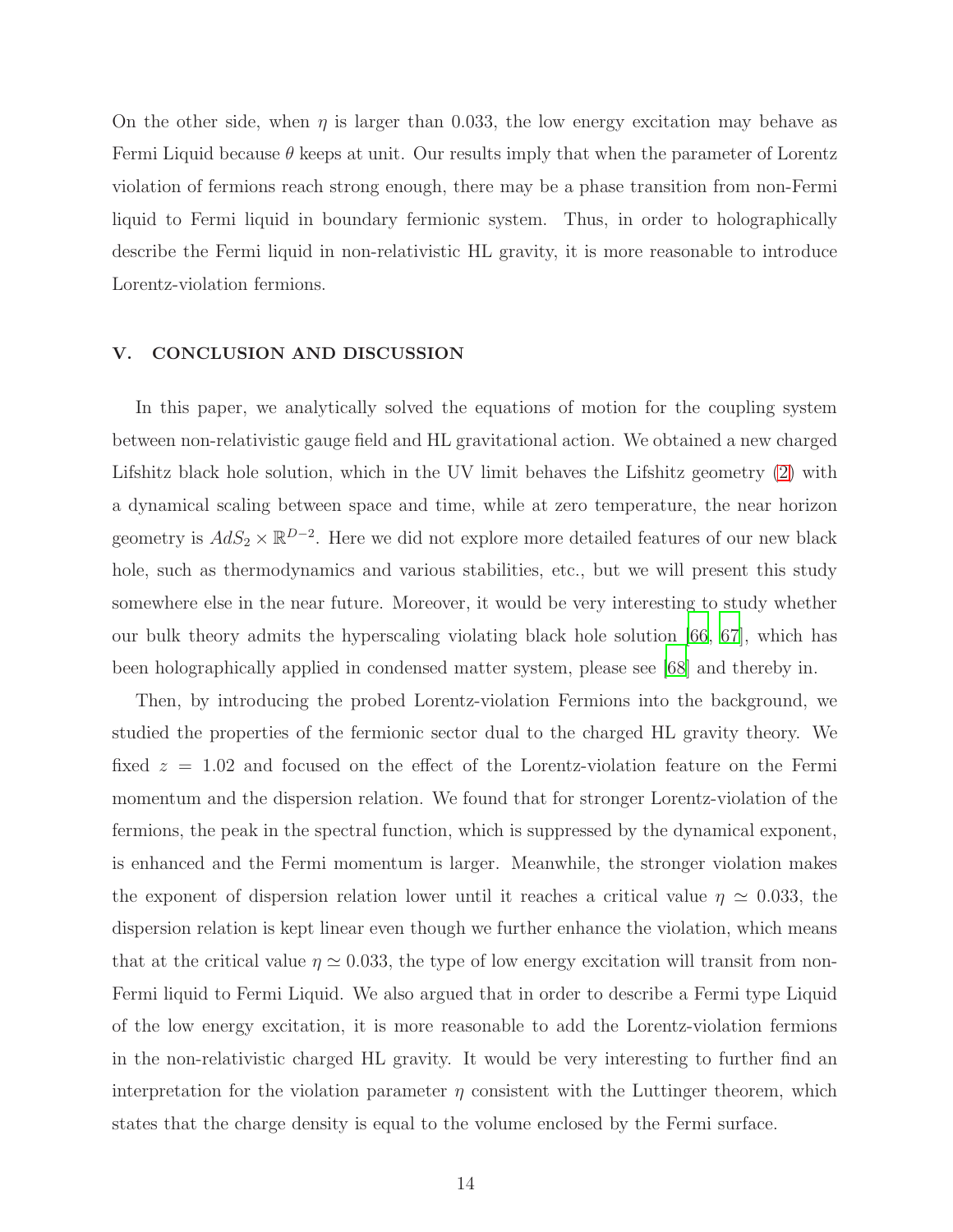Note that in the fermionic sector we studied, we chose the boundary condition [\(40\)](#page-9-0) for the Dirac field. Since all fields in our system are non-relativistic, we have strong motivation to choose the Lorentz violation boundary condition for the bulk fermion field

$$
S_{bdy} = \frac{1}{2} \int_{\partial \mathcal{M}} d^3x \sqrt{-gg^{rr}} \bar{\phi} \Gamma^1 \Gamma^2 \phi . \tag{51}
$$

With the above boundary condition, it was first addressed in [\[41](#page-17-1)] that the spectral function of the dual holographic fermionic system presented a flat band of gapless excitation. Then we follow the discussion of [\[41\]](#page-17-1), in this case, the retarded Green function is a kind of recombination of Green functions of the relativistic fixed point as

$$
G_R = \begin{pmatrix} \frac{2G_1G_2}{G_1+G_2} & \frac{G_1-G_2}{G_1+G_2} \\ \frac{G_1-G_2}{G_1+G_2} & \frac{-2}{G_1+G_2} \end{pmatrix}
$$
 (52)

which was firstly obtained in [\[42](#page-17-6)]. Due to the symmetry  $(49)$ , the spectral function is

$$
A_{NR}(\omega, k) = \text{Im Tr}[G_R] = \text{Im}\left[\frac{4G_I}{1 - G_I^2}\right].
$$
\n(53)

However, we did not find Fermi surface in this case of our system. The physics behind this phenomena calls for further research, and we hope that further study on the features of our black hole solution may give some insight.

#### Acknowledgments

X.M. Kuang is supported by Chilean FONDECYT grant No.3150006. F.W. Shu is supported in part by the National Natural Science Foundation of China under Grant No.11465012, the Natural Science Foundation of Jiangxi Province under Grant No.20142BAB202007 and the 555 talent project of Jiangxi Province.

- <span id="page-14-0"></span>[1] J. Maldacena,"The large-N limit of superconformal field theories and supergravity", Adv. Theor. Math. Phys. 2 (1998) 231 [Int. J. Theor. Phys. 38 (1999) 1113], [\[arXiv:hep-th/9711200\]](http://arxiv.org/abs/hep-th/9711200).
- [2] O. Aharony, S. S. Gubser, J. Maldacena, H. Ooguri and Y. Oz,"Large N field theories, string theory and gravity", Phys. Rept. 323 (2000) 183, [\[arXiv:hep-th/9905111\]](http://arxiv.org/abs/hep-th/9905111).
- [3] S. Gubser, I.R. Klebanov and A.M. Polyakov,"Gauge theory correlators from noncritical string theory", Phys. Lett. B 428 (1998) 105, [\[arXiv:hep-th/9802109\]](http://arxiv.org/abs/hep-th/9802109).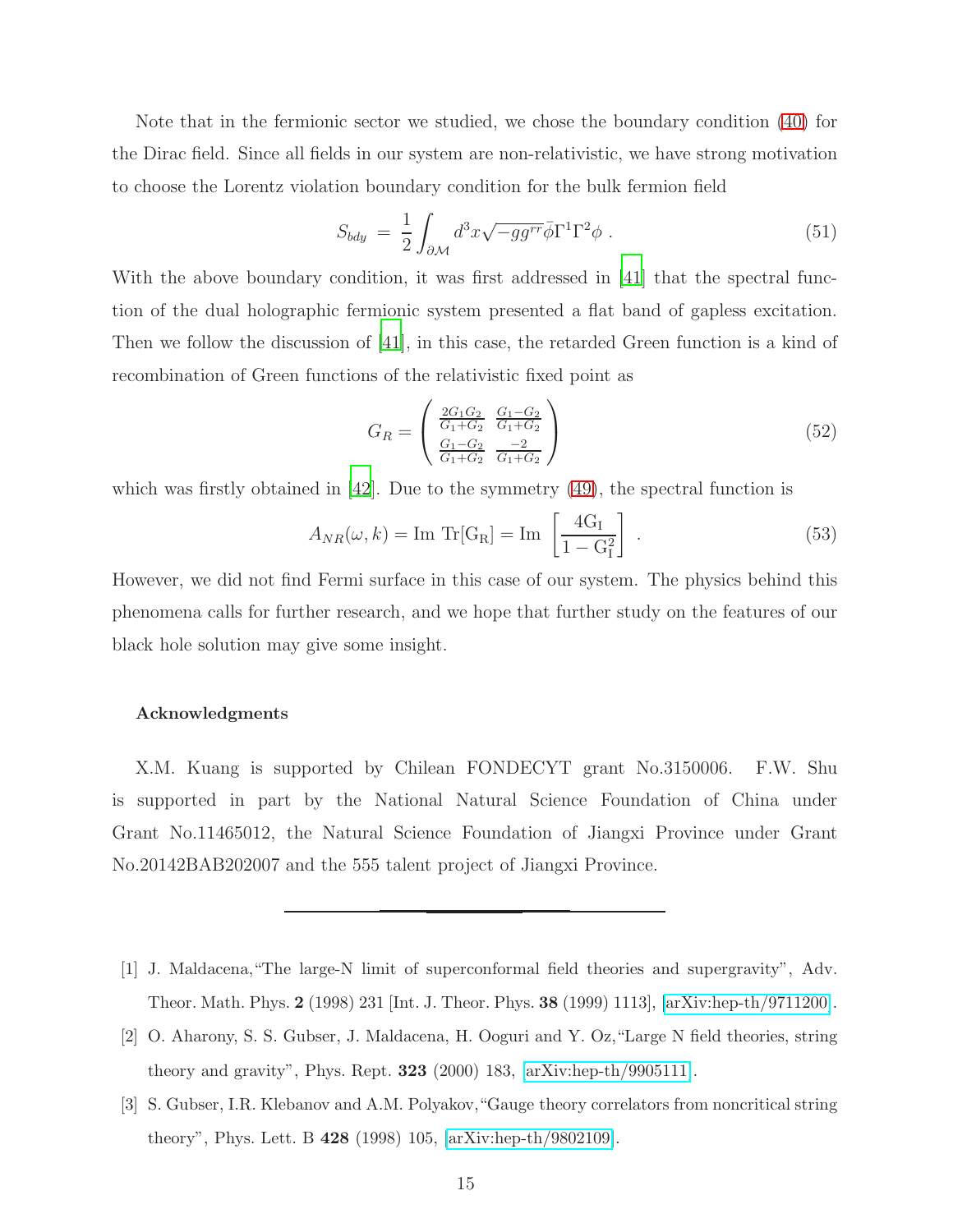- <span id="page-15-0"></span>[4] E. Witten,"Anti-de Sitter space and holography", Adv. Theor. Math. Phys. 2 (1998) 253,  $\arXiv:hep-th/9802150$ .
- <span id="page-15-1"></span>[5] S. A. Hartnoll,"Lectures on holographic methods for condensed matter physics", Class. Quant. Grav. 26 (2009) 224002, [\[arXiv:0903.3246\]](http://arxiv.org/abs/0903.3246).
- [6] C. P. Herzog,"Lectures on Holographic Superfluidity and Superconductivity", J. Phys. A 42 (2009) 343001, [\[arXiv:0904.1975\]](http://arxiv.org/abs/0904.1975).
- [7] J. McGreevy,"Holographic duality with a view toward many-body physics", Adv. High Energy Phys. 2010 (2010) 723105, [\[arXiv:0909.0518\]](http://arxiv.org/abs/0909.0518).
- <span id="page-15-2"></span>[8] J. Zaanen, Y. W. Sun, Y. Liu and K. Schalm, "Holographic Duality in Condensed Matter Physics," Cambridge University Press 2015.
- <span id="page-15-3"></span>[9] S. Kachru, X. Liu and M. Mulligan, "Gravity duals of Lifshitz-like fixed points", Phys. Rev. D 78 (2008) 106005 [\[arXiv:0808.1725](http://arxiv.org/abs/0808.1725) [hep-th]].
- <span id="page-15-4"></span>[10] P. Horava,"Quantum Gravity at a Lifshitz Point", Phys. Rev. D 79 (2009) 084008, [\[arXiv:0901.3775](http://arxiv.org/abs/0901.3775) [hep-th]].
- <span id="page-15-5"></span>[11] P. Horava, "General Covariance in Gravity at a Lifshitz Point", Class. Quant. Grav. 28 (2011) 114012, [\[arXiv:1101.1081](http://arxiv.org/abs/1101.1081) [hep-th]].
- <span id="page-15-6"></span>[12] T. Pavlopoulos, "Breakdown of Lorentz invariance", Phys. Rev. 159 (1967) 1106.
- <span id="page-15-7"></span>[13] S. Chadha and H.B. Nielsen, "Lorentz invariance as a low-energy phenomenon", Nucl. Phys. B 217 (1983) 125.
- <span id="page-15-8"></span>[14] T. Griffin, P. Horǎva and C. M. Melby-Thompson, "Lifshitz Gravity for Lifshitz Holography", Phys. Rev. Lett. 110 (2013) 081602, [\[arXiv:1211.4872](http://arxiv.org/abs/1211.4872) [hep-th]].
- [15] S. Janiszewski and A. Karch, "String Theory Embeddings of Nonrelativistic Field Theories and Their Holographic Horava Gravity Duals", Phys. Rev. Lett. 110 (2013) 081601, [\[arXiv:1211.0010](http://arxiv.org/abs/1211.0010) [hep-th]].
- <span id="page-15-9"></span>[16] S. Janiszewski and A. Karch, "Non-relativistic holography from Horava gravity", JHEP 02 (2013) 123 , [\[arXiv:1211.0005](http://arxiv.org/abs/1211.0005) [hep-th]].
- <span id="page-15-10"></span>[17] M. Alishahiha and H. Yavartanoo, "Conformally Lifshitz solutions from Horava Lifshitz Gravity", Class. Quant. Grav. 31 (2014) 095008, [\[arXiv:1212.4190\[](http://arxiv.org/abs/1212.4190)hep-th]].
- <span id="page-15-11"></span>[18] F.-W. Shu, K. Lin, A. Wang, Q. Wu, "Lifshitz spacetimes, solitons, and generalized BTZ black holes in quantum gravity at a Lifshitz point", JHEP 04 (2014) 056, [\[arXiv:1403.0946\[](http://arxiv.org/abs/1403.0946)hep-th]]; K. Lin, F.-W. Shu, A. Wang, Q. Wu, "High-dimensional Lifshitz-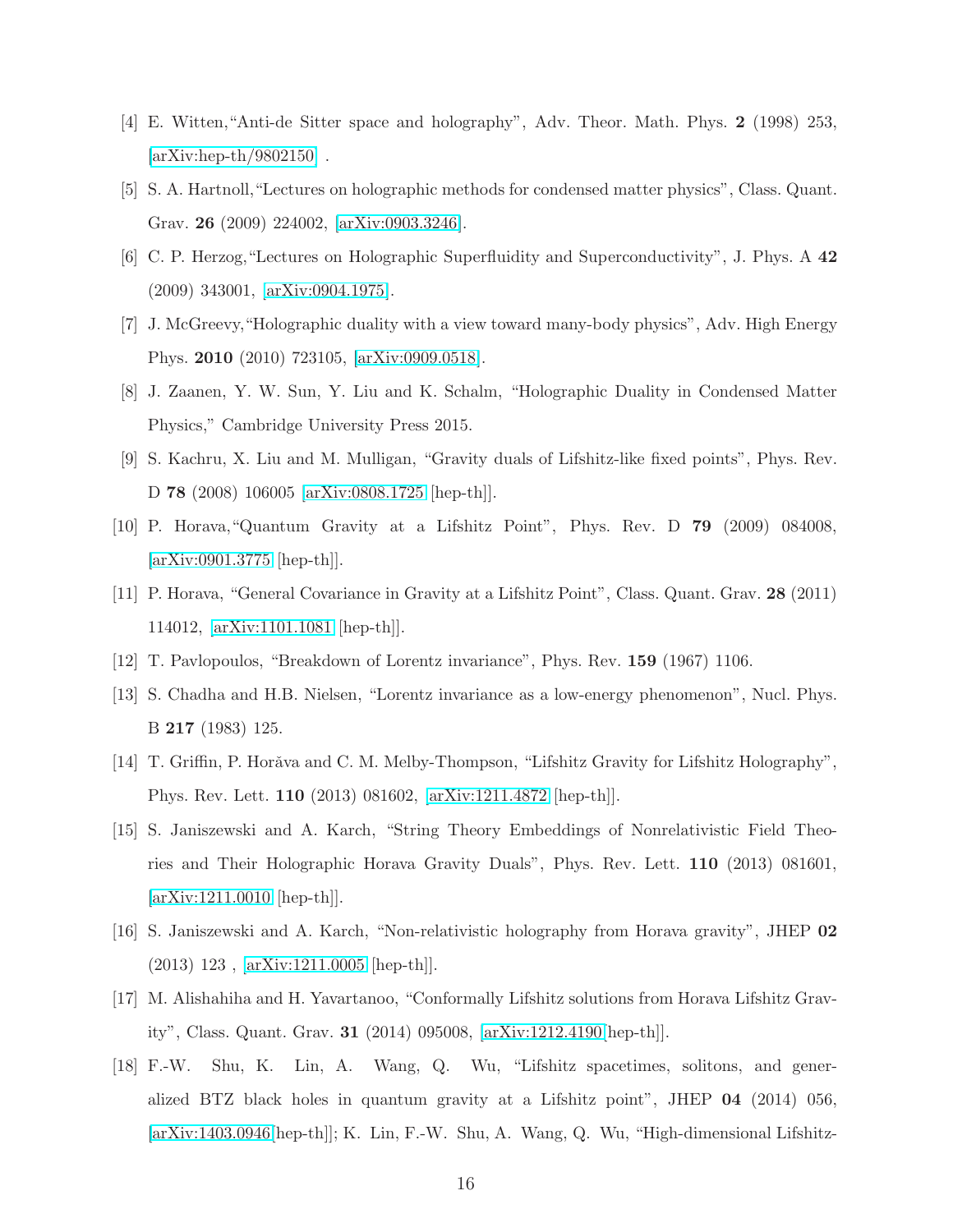type spacetimes, universal horizons, and black holes in Horava-Lifshitz gravity", Phys. Rev. D 91 (2015) 044003, [\[arXiv:1404.3413\[](http://arxiv.org/abs/1404.3413)hep-th]].

- <span id="page-16-0"></span>[19] K. Lin, E. Abdalla, A. Wang, "Holographic superconductors in Horava-Lifshitz gravity", Int. J. Mod. Phys. D 24 (06) (2015) 1550038, [\[arXiv:1406.4721\[](http://arxiv.org/abs/1406.4721)hep-th]].
- [20] X. Wang, J. Yang, M. Tian, A. Wang, Y. Deng, G. Cleaver,"Effects of high-order operators in non-relativistic Lifshitz holography", Phys. Rev. D 91 (2015) 064018, [\[arXiv:1407.1194\[](http://arxiv.org/abs/1407.1194)hepth]]
- <span id="page-16-1"></span>[21] C. -J. Luo, X.-M. Kuang, F.-W. Shu, "Lifshitz holographic superconductor in Horava-Lifshitz gravity", Phys. Lett. B 759 (2016) 184, [\[arXiv:1605.03260\[](http://arxiv.org/abs/1605.03260)hep-th]].
- <span id="page-16-2"></span>[22] D. V. Lopes, A. Mamiya and A. Pinzul, "Infrared Horava?Lifshitz gravity coupled to Lorentz violating matter: a spectral action approach," Class. Quant. Grav. 33, no. 4, 045008 (2016) [\[arXiv:1508.00137](http://arxiv.org/abs/1508.00137) [hep-th]].
- <span id="page-16-3"></span>[23] V. A. Kostelecky, "Gravity, Lorentz violation, and the standard model", Phys.Rev. D 69 (2004) 105009, [arXiv:hep-th/0312310](http://arxiv.org/abs/hep-th/0312310) [hep-th].
- <span id="page-16-4"></span>[24] S. S. Lee, "A Non-Fermi Liquid from a Charged Black Hole; A Critical Fermi Ball", Phys. Rev. D 79 (2009) 086006, [\[arXiv:0809.3402](http://arxiv.org/abs/0809.3402) [hep-th]].
- [25] H. Liu, J. McGreevy and D. Vegh, "Non-Fermi liquids from holography", Phys. Rev. D 83 (2011) 065029, [\[arXiv:0903.2477](http://arxiv.org/abs/0903.2477) [hep-th]].
- <span id="page-16-9"></span>[26] T. Faulkner, H. Liu, J. McGreevy and D. Vegh, "Emergent quantum criticality, Fermi surfaces, and  $AdS_2$ ", Phys. Rev. D 83 (2011) 125002, [\[arXiv:0907.2694](http://arxiv.org/abs/0907.2694) [hep-th]].
- [27] M. Cubrovic, J. Zaanen and K. Schalm, "String Theory, Quantum Phase Transitions and the Emergent Fermi-Liquid", Science 325 (2009) 439, [\[arXiv:0904.1993](http://arxiv.org/abs/0904.1993) [hep-th]].
- <span id="page-16-5"></span>[28] N. Iqbal and H. Liu, "Real-time response in AdS/CFT with application to spinors", Fortsch. Phys. 57 (2009) 367, [\[arXiv:0903.2596](http://arxiv.org/abs/0903.2596) [hep-th]].
- <span id="page-16-6"></span>[29] S. A. Hartnoll, D. M. Hofman and D. Vegh, "Stellar spectroscopy: Fermions and holographic Lifshitz criticality," JHEP 1108, 096 (2011) [\[arXiv:1105.3197](http://arxiv.org/abs/1105.3197) [hep-th]].
- <span id="page-16-7"></span>[30] M. Cubrovic, Y. Liu, K. Schalm, Y. W. Sun and J. Zaanen, "Spectral probes of the holographic Fermi groundstate: dialing between the electron star and AdS Dirac hair," Phys. Rev. D 84, 086002 (2011) [\[arXiv:1106.1798](http://arxiv.org/abs/1106.1798) [hep-th]].
- <span id="page-16-8"></span>[31] J. P. Wu, "Holographic fermions in charged Gauss-Bonnet black hole", JHEP 07 (2011) 106, [\[arXiv:1103.3982](http://arxiv.org/abs/1103.3982) [hep-th]].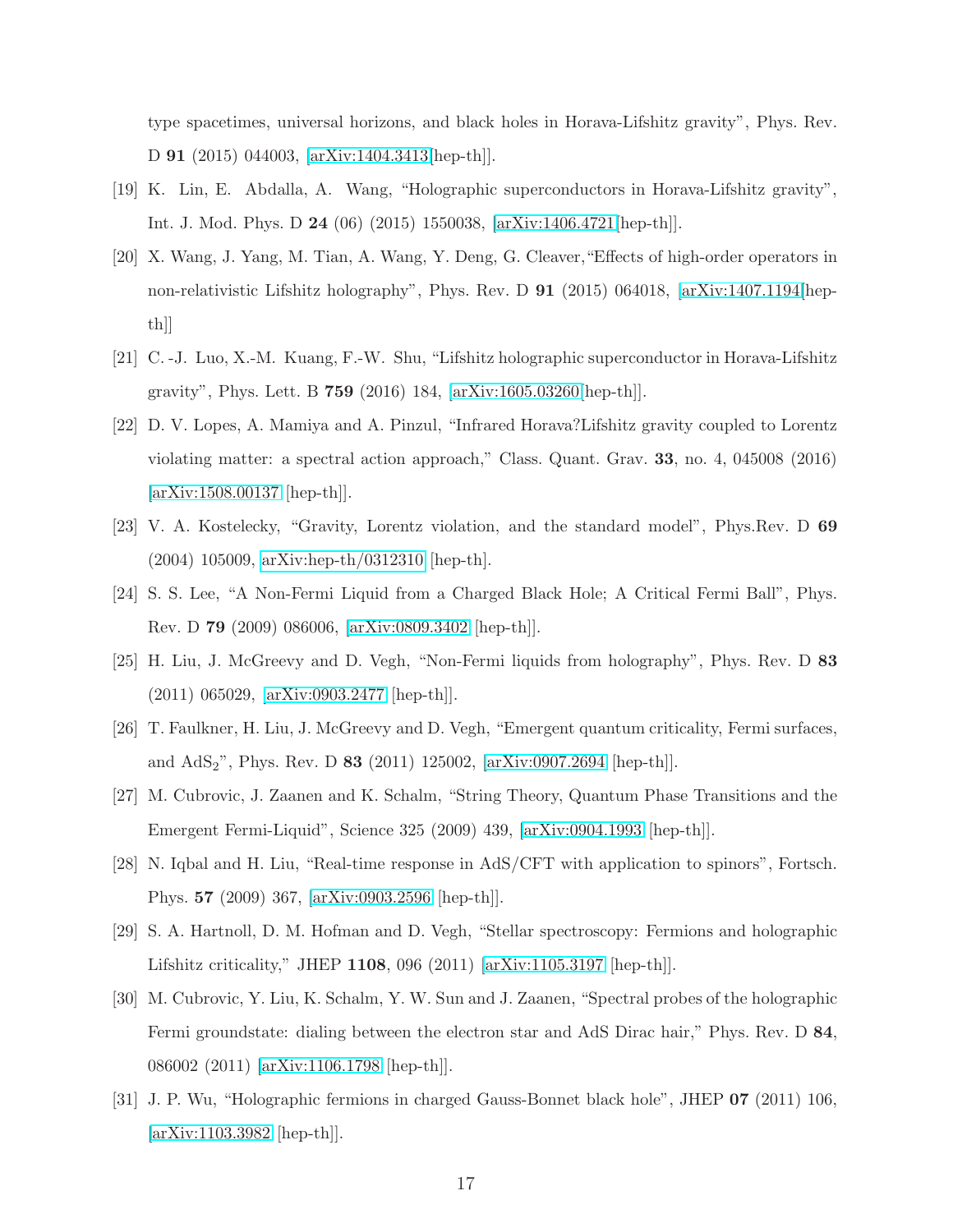- <span id="page-17-5"></span>[32] X. M. Kuang, B. Wang, J. P. Wu, "Dipole coupling effect of holographic fermion in the background of charged Gauss-Bonnet AdS black hole", JHEP 07 (2012) 125, [\[arXiv:1205.6674\[](http://arxiv.org/abs/1205.6674)hepth]].
- [33] X. M. Kuang, B. Wang, J. P. Wu, "Dynamical gap from holography in the charged dilaton black hole", Class. Quantum Grav. 30 (2013) 145011, [\[arXiv:1210.5735](http://arxiv.org/abs/1210.5735) [hep-th]].
- [34] J. P. Wu, "Some properties of the holographic fermions in an extremal charged dilatonic black hole", Phys. Rev. D **84** (2011) 064008, [\[arXiv:1108.6134](http://arxiv.org/abs/1108.6134) [hep-th]].
- [35] M. Alishahiha, M. R. Mohammadi Mozaffar and A. Mollabashi, "Fermions on Lifshitz Background," Phys. Rev. D 86, 026002 (2012) [\[arXiv:1201.1764](http://arxiv.org/abs/1201.1764) [hep-th]].
- <span id="page-17-4"></span>[36] L. Q. Fang, X. H. Ge, X. M. Kuang, "Holographic fermions in charged Lifshitz theory", Phys. Rev. D 86 (2012) 105037, [\[arXiv:1201.3832](http://arxiv.org/abs/1201.3832) [hep-th]].
- [37] L. Q. Fang, X. H. Ge, X. M. Kuang, "Holographic fermions with running chemical potential and dipole coupling", Nucl. Phys. B 877 (2013) 807, [\[arXiv:1304.7431\[](http://arxiv.org/abs/1304.7431)hep-th]].
- [38] L. Q. Fang, X. H. Ge, J. P. Wu, H. Q. Leng, "Anisotropic Fermi surface from holography", Phys. Rev. D 91 (2015) 126009, [\[arXiv:1409.6062\[](http://arxiv.org/abs/1409.6062)hep-th]].
- [39] Z. Fan, "Holographic fermions in asymptotically scaling geometries with hyperscaling violatio", Phys. Rev. D 88 (2013) 026018 , [\[arXiv:1303.6053](http://arxiv.org/abs/1303.6053) [hep-th]].
- <span id="page-17-0"></span>[40] Z. Fan, "Dynamic Mott gap from holographic fermions in geometries with hyperscaling violation", JHEP 08 (2013) 119 , [\[arXiv:1305.1151](http://arxiv.org/abs/1305.1151) [hep-th]].
- <span id="page-17-1"></span>[41] J. N. Laia and D. Tong, "A Holographic Flat Band", JHEP 11 (2011) 125, [\[arXiv:1108.1381](http://arxiv.org/abs/1108.1381) [hep-th]].
- <span id="page-17-6"></span>[42] W. J. Li and H. Zhang, "Holographic non-relativistic fermionic fixed point and bulk dipole coupling", JHEP 11 (2011) 018, [\[arXiv:1110.4559](http://arxiv.org/abs/1110.4559) [hep-th]].
- [43] A. Borzou, K. Lin, A. Wang,"Static electromagnetic fields and charged black holes in general covariant theory of Horava-Lifshitz gravity", JCAP 02 (2012) 025, [\[arXiv:1110.1636\[](http://arxiv.org/abs/1110.1636)hep-th]].
- [44] W. J. Li, R. Meyer and H. b. Zhang, "Holographic non-relativistic fermionic fixed point by the charged dilatonic black hole," JHEP 01 (2012) 153 [\[arXiv:1111.3783](http://arxiv.org/abs/1111.3783) [hep-th]].
- <span id="page-17-2"></span>[45] X. M. Kuang, E. Papantonopoulos, B. Wang and J. P. Wu, "Formation of Fermi surfaces and the appearance of liquid phases in holographic theories with hyperscaling violation", JHEP 11 (2014) 086, [\[arXiv:1409.2945](http://arxiv.org/abs/1409.2945) [hep-th]].
- <span id="page-17-3"></span>[46] M. Edalati, R. G. Leigh and P. W. Phillips, "Dynamically Generated Mott Gap from Holog-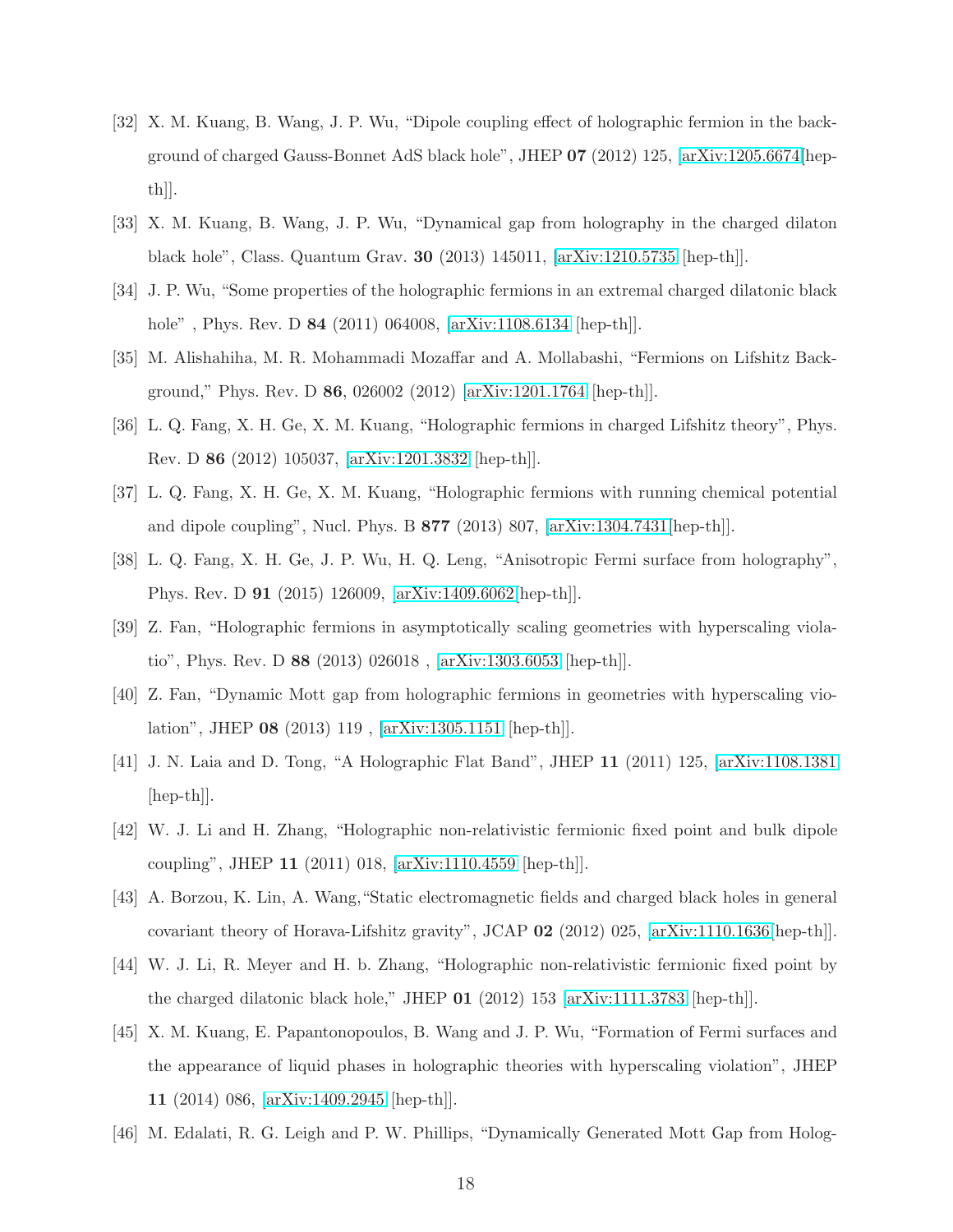raphy", Phys. Rev. Lett. 106 (2011) 091602, [\[arXiv:1010.3238](http://arxiv.org/abs/1010.3238) [hep-th]].

- [47] M. Edalati, R. G. Leigh, K. W. Lo and P. W. Phillips, "Dynamical Gap and Cuprate-like Physics from Holography", Phys. Rev. D 83 (2011) 046012, [\[arXiv:1012.3751](http://arxiv.org/abs/1012.3751) [hep-th]].
- [48] D. Guarrera and J. McGreevy, "Holographic Fermi surfaces and bulk dipole couplings", [\[arXiv:1102.3908](http://arxiv.org/abs/1102.3908) [hep-th]].
- [49] X. M. Kuang, E. Papantonopoulos, B. Wang and J. P. Wu, "Dynamically generated gap from holography in the charged black brane with hyperscaling violation", JHEP 04 (2015) 137, [\[arXiv:1411.5627](http://arxiv.org/abs/1411.5627) [hep-th]].
- [50] G. Vanacore, P. W. Phillips, "Minding the Gap in Holographic Models of Interacting Fermions", Phys. Rev. D 90 (2014) 044022, [\[arXiv:1405.1041\[](http://arxiv.org/abs/1405.1041)hep-th]].
- <span id="page-18-0"></span>[51] J. Alsup, E. Papantonopoulos, G. Siopsis, K. Yeter, "Duality between zeroes and poles in holographic systems with massless fermions and a dipole coupling", Phys. Rev. D **90** (2014) 126013,[\[arXiv:1404.4010\[](http://arxiv.org/abs/1404.4010)hep-th]].
- <span id="page-18-1"></span>[52] S. A. Hartnoll and D. M. Hofman, "Locally Critical Resistivities from Umklapp Scattering," Phys. Rev. Lett. 108, 241601 (2012) [\[arXiv:1201.3917](http://arxiv.org/abs/1201.3917) [hep-th]].
- [53] Y. Liu, K. Schalm, Y. W. Sun and J. Zaanen, "Lattice Potentials and Fermions in Holographic non Fermi-Liquids: Hybridizing Local Quantum Criticality," JHEP 1210, 036 (2012) [\[arXiv:1205.5227](http://arxiv.org/abs/1205.5227) [hep-th]].
- [54] Y. Ling, C. Niu, J. P. Wu, Z. Y. Xian and H. b. Zhang, "Holographic Fermionic Liquid with Lattices", JHEP 07 (2013) 045, [\[arXiv:1304.2128](http://arxiv.org/abs/1304.2128) [hep-th]].
- [55] Y. Ling, P. Liu, C. Niu, J. P. Wu and Z. Y. Xian, "Holographic fermionic system with dipole coupling on Q-lattice", JHEP 12 (2014) 149, [\[arXiv:1410.7323](http://arxiv.org/abs/1410.7323) [hep-th]].
- <span id="page-18-2"></span>[56] L. Q. Fang, X. M. Kuang, B. Wang and J. P. Wu, "Fermionic phase transition induced by the effective impurity in holography", JHEP 11 (2015) 134 , [\[arXiv:1507.03121](http://arxiv.org/abs/1507.03121) [hep-th]].
- <span id="page-18-3"></span>[57] I. Kimpton and A. Padilla, "Matter in Horava-Lifshitz gravity", JHEP 04 (2013) 133 , [\[arXiv:1301.6950](http://arxiv.org/abs/1301.6950) [hep-th]].
- <span id="page-18-4"></span>[58] M. Taylor, "Non-relativistic holography", [\[arXiv:0812.0530](http://arxiv.org/abs/0812.0530) [hep-th]].
- [59] J. Tarrio, S. Vandoren, "Black holes and black branes in Lifshitz spacetimes", JHEP 1109 (2011) 017, [\[arXiv:1105.6335\]](http://arxiv.org/abs/1105.6335).
- [60] W. G. Brenna, R. B. Mann, M. Park, "Mass and Thermodynamic Volume in Lifshitz Spacetimes", Phys. Rev. D 92 (2015) 044015,[\[arXiv:1505.06331v](http://arxiv.org/abs/1505.06331)3 [hep-th]].